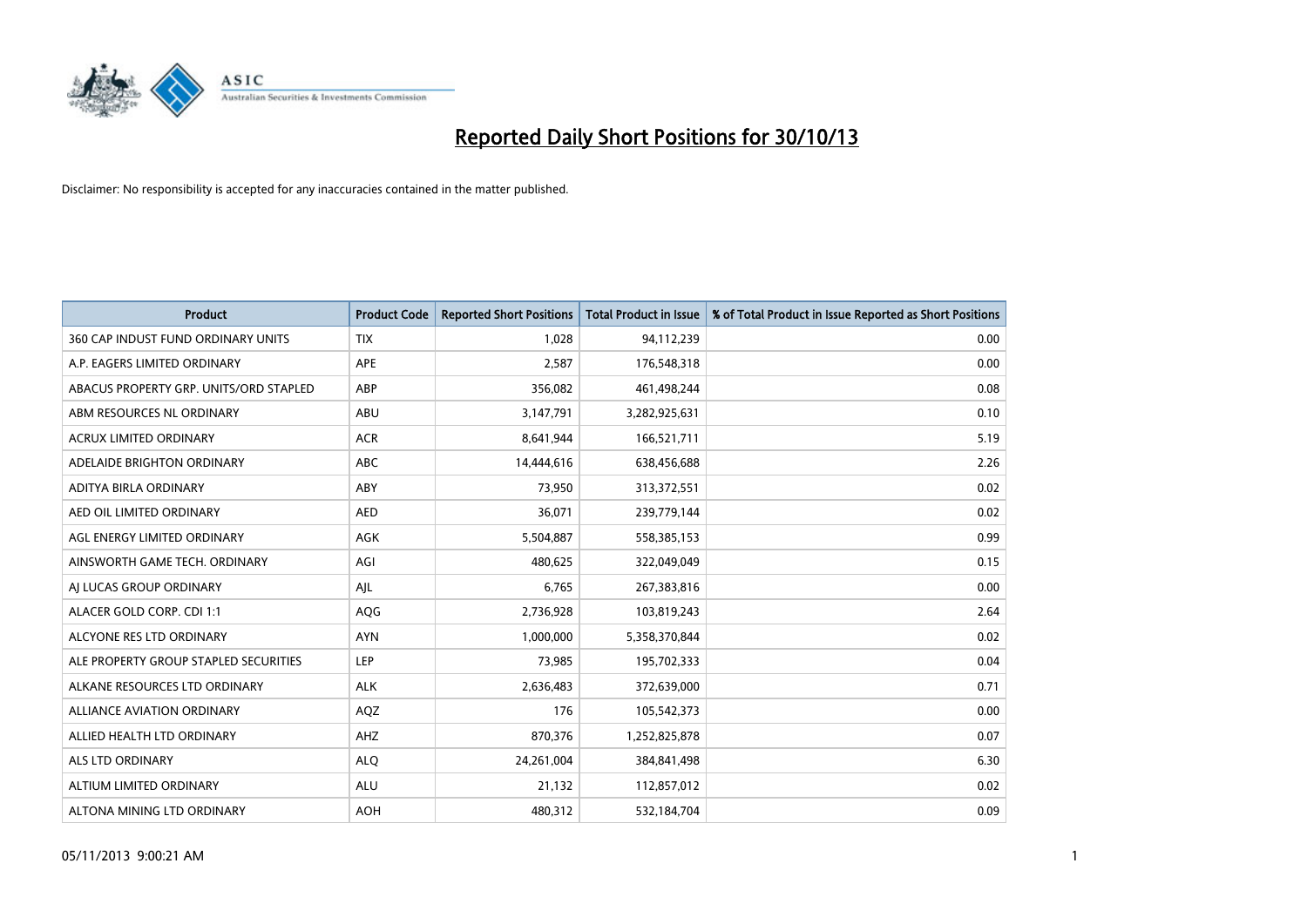

| <b>Product</b>                          | <b>Product Code</b> | <b>Reported Short Positions</b> | Total Product in Issue | % of Total Product in Issue Reported as Short Positions |
|-----------------------------------------|---------------------|---------------------------------|------------------------|---------------------------------------------------------|
| ALUMINA LIMITED ORDINARY                | <b>AWC</b>          | 162,244,053                     | 2,806,225,615          | 5.78                                                    |
| AMALGAMATED HOLDINGS ORDINARY           | <b>AHD</b>          | 21,211                          | 157,806,992            | 0.01                                                    |
| AMCOM TELECOMM. ORDINARY                | <b>AMM</b>          | 765,115                         | 244,557,101            | 0.31                                                    |
| AMCOR LIMITED ORDINARY                  | AMC                 | 3,783,389                       | 1,206,684,923          | 0.31                                                    |
| AMP LIMITED ORDINARY                    | AMP                 | 27,692,281                      | 2,957,737,964          | 0.94                                                    |
| AMPELLA MINING ORDINARY                 | AMX                 | 365,381                         | 248,000,493            | 0.15                                                    |
| ANSELL LIMITED ORDINARY                 | <b>ANN</b>          | 6,711,581                       | 130,648,660            | 5.14                                                    |
| ANTARES ENERGY LTD ORDINARY             | <b>AZZ</b>          | 337,541                         | 255,000,000            | 0.13                                                    |
| ANZ BANKING GRP LTD ORDINARY            | ANZ                 | 7,300,712                       | 2,743,663,818          | 0.27                                                    |
| APA GROUP STAPLED SECURITIES            | <b>APA</b>          | 9,085,683                       | 835,750,807            | 1.09                                                    |
| APN NEWS & MEDIA ORDINARY               | <b>APN</b>          | 16,328,871                      | 661,526,586            | 2.47                                                    |
| AQUARIUS PLATINUM. ORDINARY             | <b>AQP</b>          | 6,590,834                       | 486,851,336            | 1.35                                                    |
| AQUILA RESOURCES ORDINARY               | <b>AQA</b>          | 14,325,041                      | 411,804,442            | 3.48                                                    |
| ARAFURA RESOURCE LTD ORDINARY           | <b>ARU</b>          | 8,367                           | 441,270,644            | 0.00                                                    |
| ARB CORPORATION ORDINARY                | <b>ARP</b>          | 1,344,937                       | 72,481,302             | 1.86                                                    |
| ARDENT LEISURE GROUP STAPLED SECURITIES | <b>AAD</b>          | 2,554,635                       | 404,994,420            | 0.63                                                    |
| ARENA REIT ORDINARY UNITS               | <b>ARF</b>          | 11,547                          | 206,342,963            | 0.01                                                    |
| ARISTOCRAT LEISURE ORDINARY             | ALL                 | 8,111,856                       | 551,418,047            | 1.47                                                    |
| ARRIUM LTD ORDINARY                     | ARI                 | 32,208,923                      | 1,361,469,008          | 2.37                                                    |
| ASCIANO LIMITED ORDINARY                | <b>AIO</b>          | 11,062,591                      | 975,385,664            | 1.13                                                    |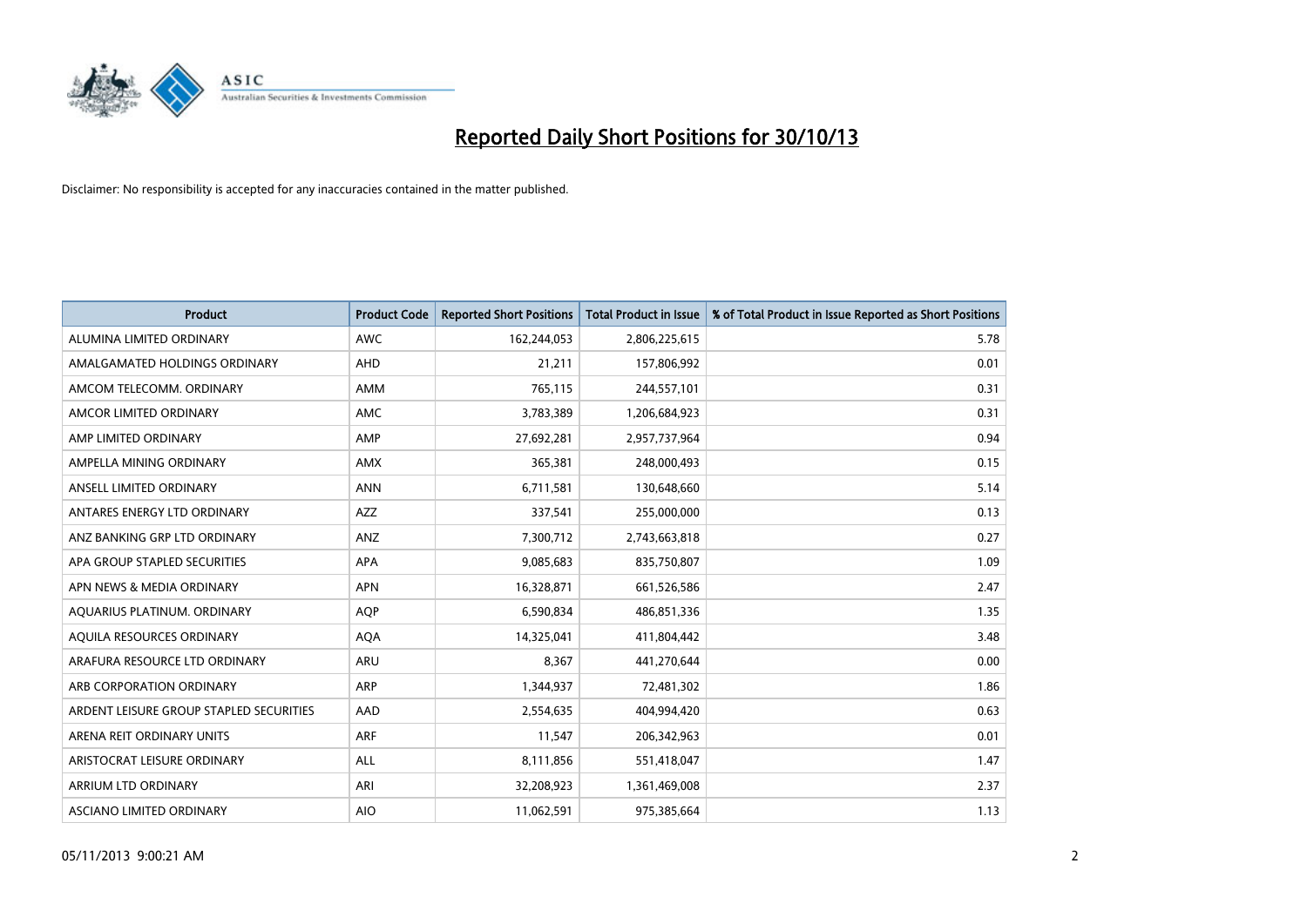

| <b>Product</b>                            | <b>Product Code</b> | <b>Reported Short Positions</b> | <b>Total Product in Issue</b> | % of Total Product in Issue Reported as Short Positions |
|-------------------------------------------|---------------------|---------------------------------|-------------------------------|---------------------------------------------------------|
| ASG GROUP LIMITED ORDINARY                | <b>ASZ</b>          | 1,105,140                       | 206,720,839                   | 0.53                                                    |
| ASPEN GROUP STAPLED SEC. DEF SET          | <b>APZDA</b>        | 17,464                          | 119,848,002                   | 0.01                                                    |
| ASTRO JAP PROP GROUP STAPLED US PROHIBIT. | AJA                 | 38,106                          | 67,211,752                    | 0.06                                                    |
| ASX LIMITED ORDINARY                      | <b>ASX</b>          | 2,890,074                       | 193,595,162                   | 1.49                                                    |
| ATLANTIC LIMITED ORDINARY                 | ATI                 | 50,000                          | 154,757,339                   | 0.03                                                    |
| ATLAS IRON LIMITED ORDINARY               | <b>AGO</b>          | 44,298,841                      | 915,496,158                   | 4.84                                                    |
| AUCKLAND INTERNATION ORDINARY             | AIA                 | 15,258                          | 1,322,564,489                 | 0.00                                                    |
| AURIZON HOLDINGS LTD ORDINARY             | AZJ                 | 2,449,266                       | 2,137,284,503                 | 0.11                                                    |
| <b>AURORA OIL &amp; GAS ORDINARY</b>      | <b>AUT</b>          | 6,959,514                       | 448,785,778                   | 1.55                                                    |
| AUSDRILL LIMITED ORDINARY                 | ASL                 | 14,675,369                      | 312,277,224                   | 4.70                                                    |
| AUSENCO LIMITED ORDINARY                  | AAX                 | 1,249,230                       | 123,527,574                   | 1.01                                                    |
| <b>AUSTAL LIMITED ORDINARY</b>            | ASB                 | 640,453                         | 346,007,639                   | 0.19                                                    |
| AUSTBROKERS HOLDINGS ORDINARY             | <b>AUB</b>          | 37,915                          | 59,584,580                    | 0.06                                                    |
| AUSTIN ENGINEERING ORDINARY               | <b>ANG</b>          | 353,742                         | 73,164,403                    | 0.48                                                    |
| AUSTRALAND PROPERTY STAPLED SECURITY      | <b>ALZ</b>          | 2,482,518                       | 578,324,670                   | 0.43                                                    |
| AUSTRALIAN AGRICULT, ORDINARY             | AAC                 | 6,998,668                       | 532,294,404                   | 1.31                                                    |
| AUSTRALIAN INFR LTD ORDINARY              | <b>AIX</b>          | 3,657,275                       | 620,733,944                   | 0.59                                                    |
| AUSTRALIAN PHARM, ORDINARY                | API                 | 986,809                         | 488,115,883                   | 0.20                                                    |
| <b>AUTOMOTIVE HOLDINGS ORDINARY</b>       | <b>AHE</b>          | 314,054                         | 260,579,682                   | 0.12                                                    |
| AVJENNINGS LIMITED ORDINARY               | <b>AVJ</b>          | 69,999                          | 384,423,851                   | 0.02                                                    |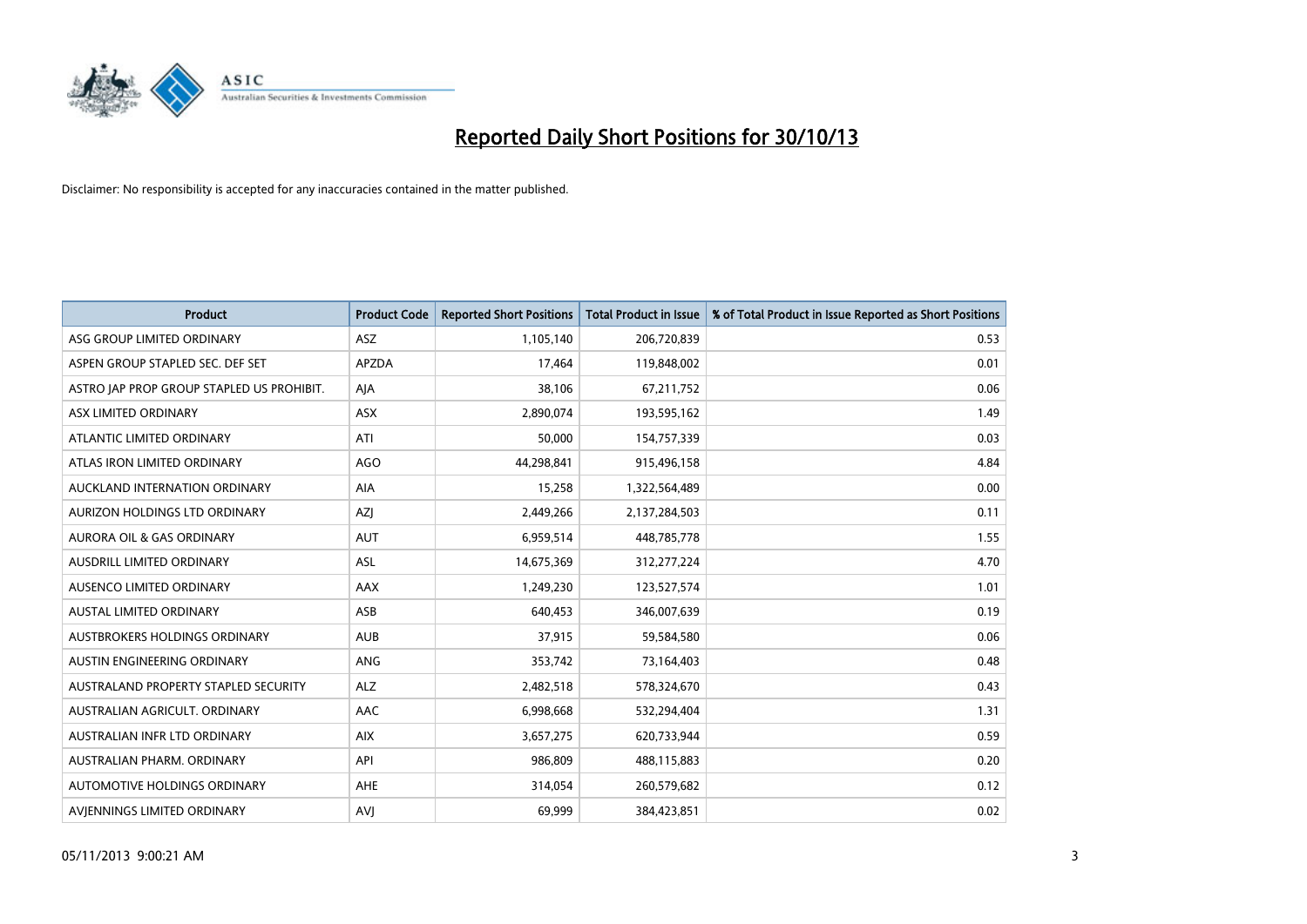

| <b>Product</b>                                | <b>Product Code</b> | <b>Reported Short Positions</b> | <b>Total Product in Issue</b> | % of Total Product in Issue Reported as Short Positions |
|-----------------------------------------------|---------------------|---------------------------------|-------------------------------|---------------------------------------------------------|
| AWE LIMITED ORDINARY                          | AWE                 | 1,096,354                       | 522,116,985                   | 0.21                                                    |
| <b>BANDANNA ENERGY ORDINARY</b>               | <b>BND</b>          | 19,091,755                      | 528,481,199                   | 3.61                                                    |
| BANK OF QUEENSLAND. ORDINARY                  | <b>BOQ</b>          | 2,500,948                       | 319,809,993                   | 0.78                                                    |
| <b>BASE RES LIMITED ORDINARY</b>              | <b>BSE</b>          | 6,075,629                       | 561,840,029                   | 1.08                                                    |
| BATHURST RES NZ LTD ORDINARY                  | <b>BRL</b>          | 18,055,940                      | 821,457,725                   | 2.20                                                    |
| BEACH ENERGY LIMITED ORDINARY                 | <b>BPT</b>          | 19,718,672                      | 1,277,533,962                 | 1.54                                                    |
| BEADELL RESOURCE LTD ORDINARY                 | <b>BDR</b>          | 40,026,151                      | 790,527,280                   | 5.06                                                    |
| <b>BEGA CHEESE LTD ORDINARY</b>               | <b>BGA</b>          | 477,025                         | 151,866,050                   | 0.31                                                    |
| BENDIGO AND ADELAIDE ORDINARY                 | <b>BEN</b>          | 12,021,908                      | 409,943,305                   | 2.93                                                    |
| BERKELEY RESOURCES ORDINARY                   | <b>BKY</b>          | 640,395                         | 179,393,323                   | 0.36                                                    |
| <b>BHP BILLITON LIMITED ORDINARY</b>          | <b>BHP</b>          | 7,614,986                       | 3,211,691,105                 | 0.24                                                    |
| <b>BIGAIR GROUP LIMITED ORDINARY</b>          | BGL                 | 573                             | 169,873,248                   | 0.00                                                    |
| <b>BILLABONG ORDINARY</b>                     | <b>BBG</b>          | 18,894,786                      | 478,944,292                   | 3.95                                                    |
| <b>BIONOMICS LIMITED ORDINARY</b>             | <b>BNO</b>          | 224,651                         | 412,155,924                   | 0.05                                                    |
| <b>BLACKMORES LIMITED ORDINARY</b>            | <b>BKL</b>          | 7,210                           | 17,046,024                    | 0.04                                                    |
| <b>BLACKTHORN RESOURCES ORD US PROHIBITED</b> | <b>BTR</b>          | 875,878                         | 164,285,950                   | 0.53                                                    |
| <b>BLUESCOPE STEEL LTD ORDINARY</b>           | <b>BSL</b>          | 6,630,104                       | 558,733,728                   | 1.19                                                    |
| <b>BOART LONGYEAR ORDINARY</b>                | <b>BLY</b>          | 41,576,443                      | 461,163,412                   | 9.02                                                    |
| <b>BOOM LOGISTICS ORDINARY</b>                | <b>BOL</b>          | 99.999                          | 470,598,576                   | 0.02                                                    |
| <b>BORAL LIMITED, ORDINARY</b>                | <b>BLD</b>          | 45,722,041                      | 778,739,826                   | 5.87                                                    |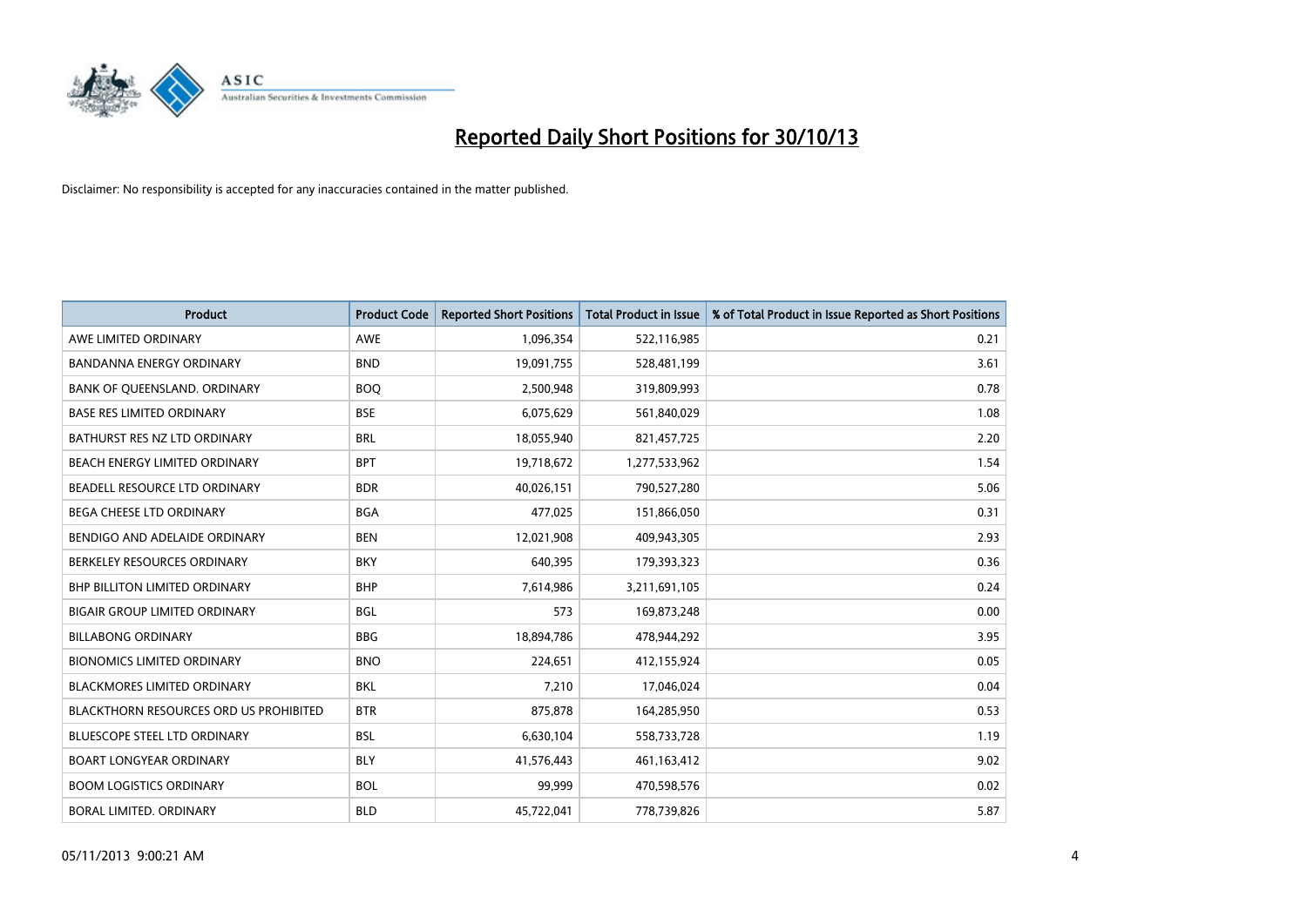

| <b>Product</b>                     | <b>Product Code</b> | <b>Reported Short Positions</b> | <b>Total Product in Issue</b> | % of Total Product in Issue Reported as Short Positions |
|------------------------------------|---------------------|---------------------------------|-------------------------------|---------------------------------------------------------|
| <b>BRADKEN LIMITED ORDINARY</b>    | <b>BKN</b>          | 16,221,403                      | 169,240,662                   | 9.58                                                    |
| <b>BRAMBLES LIMITED ORDINARY</b>   | <b>BXB</b>          | 3,390,663                       | 1,558,795,774                 | 0.22                                                    |
| BREVILLE GROUP LTD ORDINARY        | <b>BRG</b>          | 2,767,511                       | 130,095,322                   | 2.13                                                    |
| <b>BRICKWORKS LIMITED ORDINARY</b> | <b>BKW</b>          | 101,995                         | 148,038,996                   | 0.07                                                    |
| BROCKMAN MINING LTD ORDINARY       | <b>BCK</b>          | 182,026                         | 7,894,482,131                 | 0.00                                                    |
| BT INVESTMENT MNGMNT ORDINARY      | <b>BTT</b>          | 23,700                          | 278,100,237                   | 0.01                                                    |
| <b>BURU ENERGY ORDINARY</b>        | <b>BRU</b>          | 12,113,885                      | 298,365,707                   | 4.06                                                    |
| <b>BWP TRUST ORDINARY UNITS</b>    | <b>BWP</b>          | 3,190,964                       | 627,165,919                   | 0.51                                                    |
| CABCHARGE AUSTRALIA ORDINARY       | CAB                 | 14,971,615                      | 120,430,683                   | 12.43                                                   |
| CALTEX AUSTRALIA ORDINARY          | <b>CTX</b>          | 1,792,607                       | 270,000,000                   | 0.66                                                    |
| CAPE LAMBERT RES LTD ORDINARY      | <b>CFE</b>          | 19,764                          | 676,191,942                   | 0.00                                                    |
| CAPITOL HEALTH ORDINARY            | <b>CAJ</b>          | 129,009                         | 430,799,793                   | 0.03                                                    |
| <b>CARBON ENERGY ORDINARY</b>      | <b>CNX</b>          | 6,799                           | 1,150,931,288                 | 0.00                                                    |
| <b>CARDNO LIMITED ORDINARY</b>     | CDD                 | 7,364,258                       | 145,007,042                   | 5.08                                                    |
| <b>CARINDALE PROPERTY UNIT</b>     | <b>CDP</b>          | 981                             | 70,000,000                    | 0.00                                                    |
| CARNARVON PETROLEUM ORDINARY       | <b>CVN</b>          | 39,246                          | 937,796,875                   | 0.00                                                    |
| CARSALES.COM LTD ORDINARY          | <b>CRZ</b>          | 2,170,134                       | 237,513,965                   | 0.91                                                    |
| CASH CONVERTERS ORDINARY           | CCV                 | 4,480,369                       | 426,302,767                   | 1.05                                                    |
| CEDAR WOODS PROP. ORDINARY         | <b>CWP</b>          | 108,951                         | 73,359,551                    | 0.15                                                    |
| CENTRAL PETROLEUM ORDINARY         | <b>CTP</b>          | 351,243                         | 309,216,369                   | 0.11                                                    |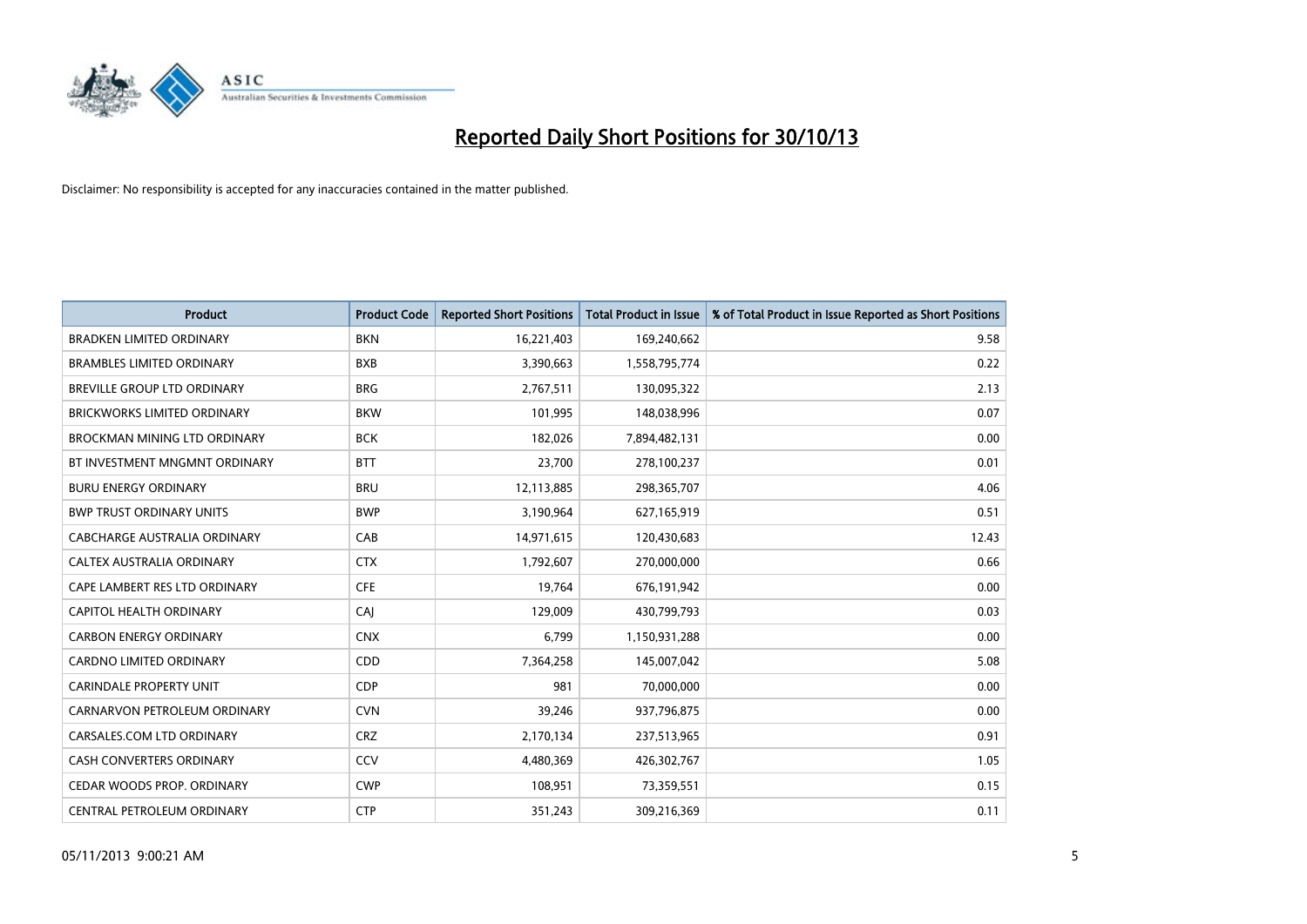

| <b>Product</b>                          | <b>Product Code</b> | <b>Reported Short Positions</b> | <b>Total Product in Issue</b> | % of Total Product in Issue Reported as Short Positions |
|-----------------------------------------|---------------------|---------------------------------|-------------------------------|---------------------------------------------------------|
| <b>CERAMIC FUEL CELLS ORDINARY</b>      | <b>CFU</b>          | 991,102                         | 1,601,287,414                 | 0.06                                                    |
| CFS RETAIL TRUST GRP STAPLED SECURITIES | <b>CFX</b>          | 52,922,431                      | 2,858,286,690                 | 1.85                                                    |
| CHALLENGER DIV.PRO. STAPLED UNITS       | <b>CDI</b>          | 55,289                          | 214,101,013                   | 0.03                                                    |
| <b>CHALLENGER LIMITED ORDINARY</b>      | <b>CGF</b>          | 1,147,680                       | 530,862,585                   | 0.22                                                    |
| CHARTER HALL GROUP STAPLED US PROHIBIT. | <b>CHC</b>          | 292,992                         | 309,068,171                   | 0.09                                                    |
| <b>CHARTER HALL RETAIL UNITS</b>        | CQR                 | 10,796,813                      | 341,843,880                   | 3.16                                                    |
| <b>CHORUS LIMITED ORDINARY</b>          | CNU                 | 46,783                          | 396,369,767                   | 0.01                                                    |
| CITIGOLD CORP LTD ORDINARY              | <b>CTO</b>          | 153,427                         | 1,352,907,765                 | 0.01                                                    |
| <b>CLOUGH LIMITED ORDINARY</b>          | <b>CLO</b>          | 1,293,965                       | 777,408,039                   | 0.17                                                    |
| COAL OF AFRICA LTD ORDINARY             | <b>CZA</b>          | 426                             | 1,048,368,613                 | 0.00                                                    |
| <b>COALSPUR MINES LTD ORDINARY</b>      | <b>CPL</b>          | 8,771,843                       | 641,394,435                   | 1.37                                                    |
| COCA-COLA AMATIL ORDINARY               | <b>CCL</b>          | 20,701,727                      | 763,590,249                   | 2.71                                                    |
| <b>COCHLEAR LIMITED ORDINARY</b>        | <b>COH</b>          | 9,410,734                       | 57,062,020                    | 16.49                                                   |
| <b>COCKATOO COAL ORDINARY</b>           | <b>COK</b>          | 11,349,787                      | 886,294,158                   | 1.28                                                    |
| <b>CODAN LIMITED ORDINARY</b>           | <b>CDA</b>          | 1,000,896                       | 176,926,104                   | 0.57                                                    |
| <b>COFFEY INTERNATIONAL ORDINARY</b>    | <b>COF</b>          | 18,921                          | 255,833,165                   | 0.01                                                    |
| <b>COKAL LTD ORDINARY</b>               | <b>CKA</b>          | 296,396                         | 467,921,892                   | 0.06                                                    |
| <b>COLLECTION HOUSE ORDINARY</b>        | <b>CLH</b>          | 994,181                         | 128,150,198                   | 0.78                                                    |
| COMMONWEALTH BANK, ORDINARY             | <b>CBA</b>          | 5,592,822                       | 1,611,928,836                 | 0.35                                                    |
| COMMONWEALTH PROP ORDINARY UNITS        | <b>CPA</b>          | 12,946,778                      | 2,347,003,413                 | 0.55                                                    |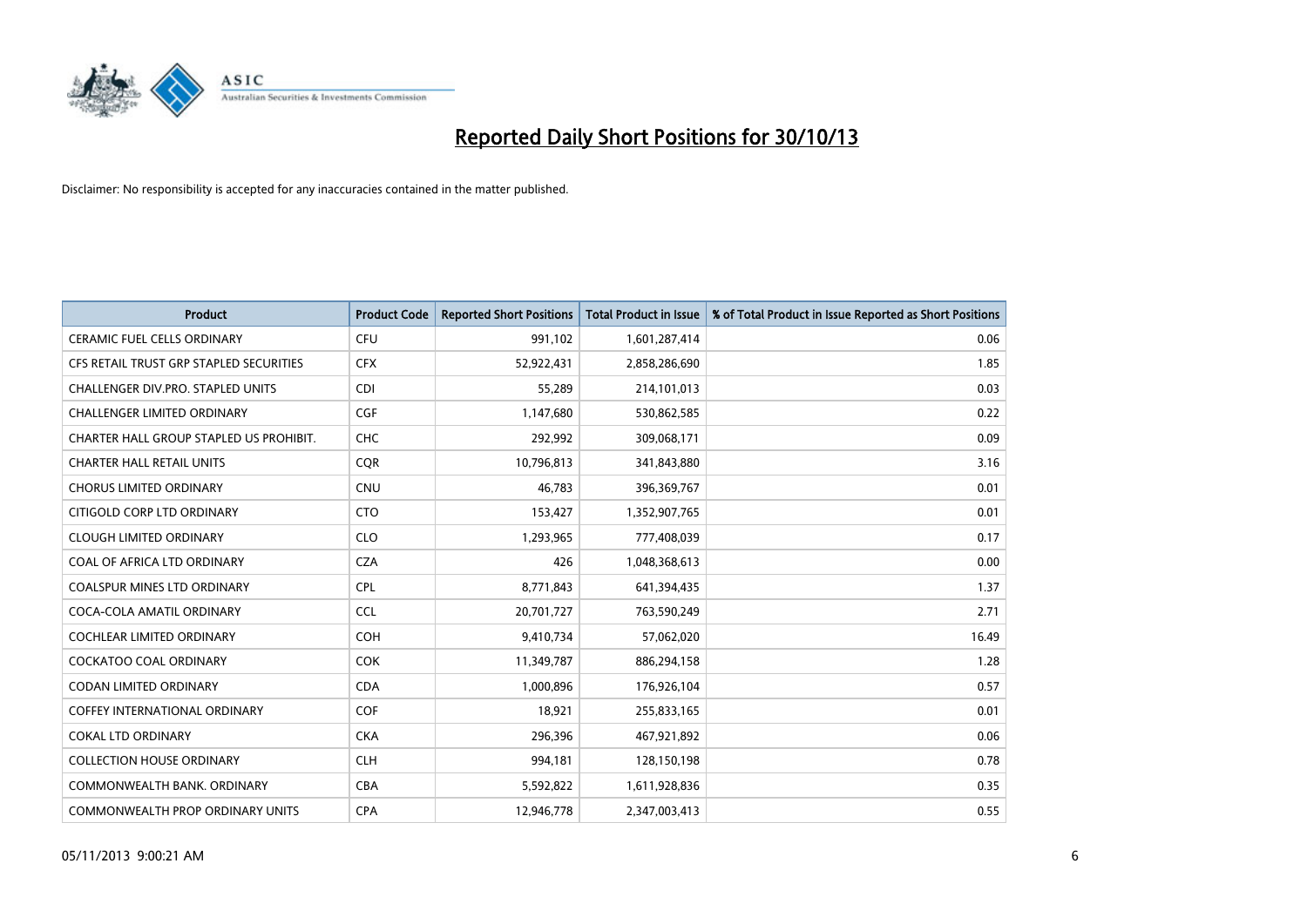

| <b>Product</b>                          | <b>Product Code</b> | <b>Reported Short Positions</b> | <b>Total Product in Issue</b> | % of Total Product in Issue Reported as Short Positions |
|-----------------------------------------|---------------------|---------------------------------|-------------------------------|---------------------------------------------------------|
| <b>COMPASS RESOURCES ORDINARY</b>       | <b>CMR</b>          | 7,472                           | 1,403,744,100                 | 0.00                                                    |
| COMPUTERSHARE LTD ORDINARY              | <b>CPU</b>          | 12,438,674                      | 556,203,079                   | 2.24                                                    |
| <b>COOPER ENERGY LTD ORDINARY</b>       | <b>COE</b>          | 5,968                           | 329,099,922                   | 0.00                                                    |
| CORP TRAVEL LIMITED ORDINARY            | <b>CTD</b>          | 266,564                         | 78,246,245                    | 0.34                                                    |
| <b>CREDIT CORP GROUP ORDINARY</b>       | <b>CCP</b>          | 51,436                          | 46,131,882                    | 0.11                                                    |
| <b>CROMWELL PROP STAPLED SECURITIES</b> | <b>CMW</b>          | 11,576,665                      | 1,719,157,262                 | 0.67                                                    |
| <b>CROWE HORWATH AUS ORDINARY</b>       | <b>CRH</b>          | 703,962                         | 269,665,096                   | 0.26                                                    |
| <b>CROWN RESORTS LTD ORDINARY</b>       | <b>CWN</b>          | 1,593,891                       | 728,394,185                   | 0.22                                                    |
| <b>CSG LIMITED ORDINARY</b>             | CSV                 | 369,638                         | 278,973,075                   | 0.13                                                    |
| <b>CSL LIMITED ORDINARY</b>             | <b>CSL</b>          | 485,465                         | 487,069,486                   | 0.10                                                    |
| <b>CSR LIMITED ORDINARY</b>             | <b>CSR</b>          | 34,602,174                      | 506,000,315                   | 6.84                                                    |
| <b>CUDECO LIMITED ORDINARY</b>          | CDU                 | 9,129,137                       | 205,017,174                   | 4.45                                                    |
| DART ENERGY LTD ORDINARY                | <b>DTE</b>          | 6,431,992                       | 1,108,251,519                 | 0.58                                                    |
| DATA#3 LIMITED ORDINARY                 | <b>DTL</b>          | 40,740                          | 153,974,950                   | 0.03                                                    |
| DAVID JONES LIMITED ORDINARY            | <b>DJS</b>          | 59,489,045                      | 535,002,401                   | 11.12                                                   |
| <b>DECMIL GROUP LIMITED ORDINARY</b>    | <b>DCG</b>          | 3,917,440                       | 168,657,794                   | 2.32                                                    |
| DEEP YELLOW LIMITED ORDINARY            | <b>DYL</b>          | 100,002                         | 1,611,995,847                 | 0.01                                                    |
| DEXUS PROPERTY GROUP STAPLED UNITS      | <b>DXS</b>          | 32,859,574                      | 4,628,228,426                 | 0.71                                                    |
| DISCOVERY METALS LTD ORDINARY           | <b>DML</b>          | 8,841,852                       | 560,034,418                   | 1.58                                                    |
| DOMINO PIZZA ENTERPR ORDINARY           | <b>DMP</b>          | 487,004                         | 85,855,713                    | 0.57                                                    |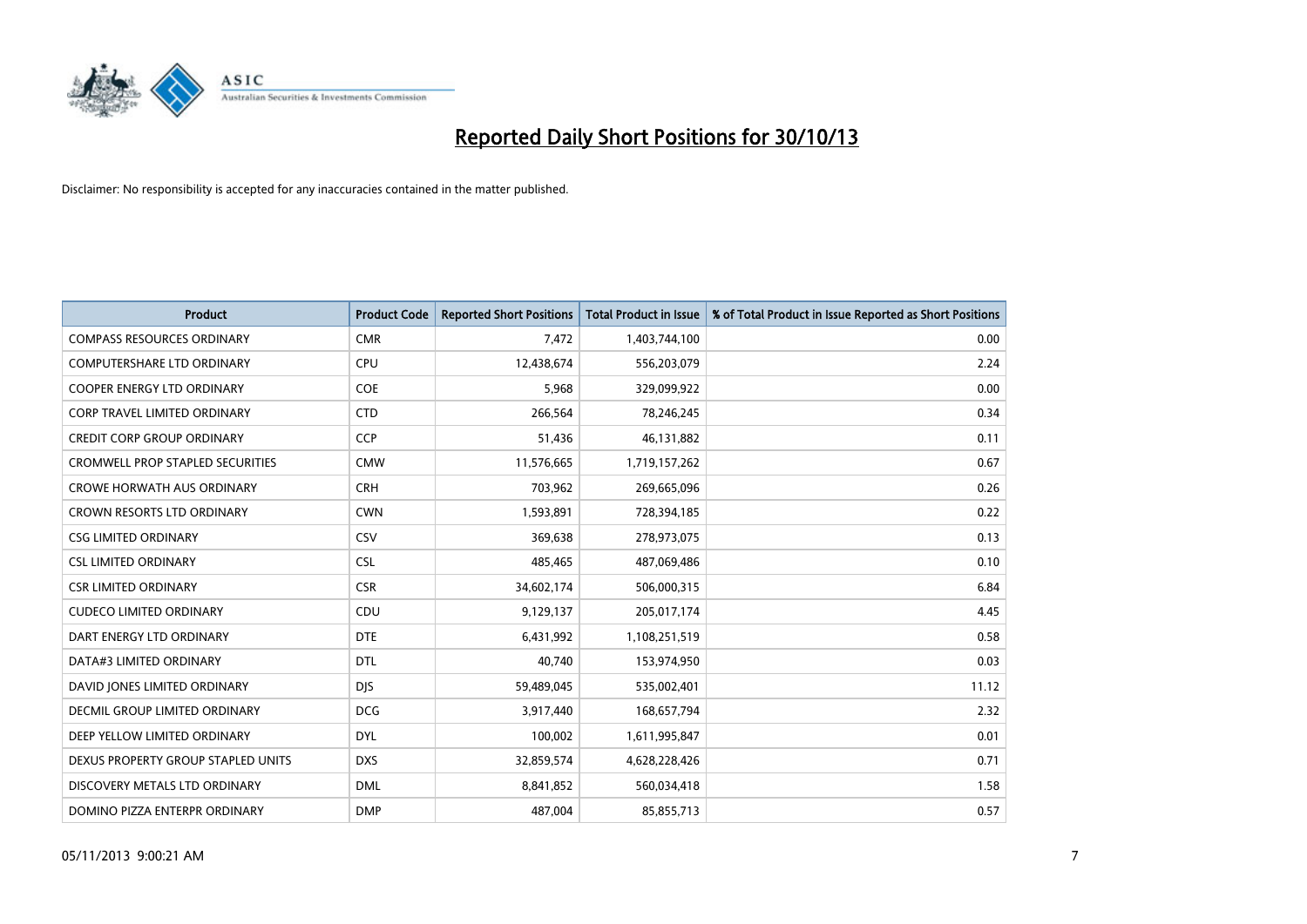

| <b>Product</b>                       | <b>Product Code</b> | <b>Reported Short Positions</b> | <b>Total Product in Issue</b> | % of Total Product in Issue Reported as Short Positions |
|--------------------------------------|---------------------|---------------------------------|-------------------------------|---------------------------------------------------------|
| DOWNER EDI LIMITED ORDINARY          | <b>DOW</b>          | 11,243,585                      | 434,734,970                   | 2.59                                                    |
| DRILLSEARCH ENERGY ORDINARY          | <b>DLS</b>          | 13,114,376                      | 429,665,895                   | 3.05                                                    |
| DUET GROUP STAPLED US PROHIBIT.      | <b>DUE</b>          | 14,540,256                      | 1,237,195,531                 | 1.18                                                    |
| DULUXGROUP LIMITED ORDINARY          | <b>DLX</b>          | 1,685,863                       | 377,019,430                   | 0.45                                                    |
| <b>DWS LTD ORDINARY</b>              | <b>DWS</b>          | 633,225                         | 132,362,763                   | 0.48                                                    |
| ECHO ENTERTAINMENT ORDINARY          | EGP                 | 7,390,421                       | 825,672,730                   | 0.90                                                    |
| <b>ELDERS LIMITED ORDINARY</b>       | <b>ELD</b>          | 19,836,311                      | 455,013,329                   | 4.36                                                    |
| ELEMENTAL MINERALS ORDINARY          | <b>ELM</b>          | 31,229                          | 303,263,391                   | 0.01                                                    |
| <b>EMECO HOLDINGS ORDINARY</b>       | <b>EHL</b>          | 10,133,745                      | 599,675,707                   | 1.69                                                    |
| <b>ENDEAVOUR MIN CORP CDI 1:1</b>    | <b>EVR</b>          | 499,277                         | 93,408,541                    | 0.53                                                    |
| ENERGY RESOURCES ORDINARY 'A'        | <b>ERA</b>          | 10,233,545                      | 517,725,062                   | 1.98                                                    |
| <b>ENERGY WORLD CORPOR, ORDINARY</b> | <b>EWC</b>          | 40,867,274                      | 1,734,166,672                 | 2.36                                                    |
| <b>ENVESTRA LIMITED ORDINARY</b>     | <b>ENV</b>          | 3,642,350                       | 1,796,808,474                 | 0.20                                                    |
| EQUATORIAL RES LTD ORDINARY          | EQX                 | 8                               | 121,885,353                   | 0.00                                                    |
| ERM POWER LIMITED ORDINARY           | EPW                 | 49,630                          | 208,401,816                   | 0.02                                                    |
| ESERVGLOBAL LIMITED ORDINARY         | ESV                 | 6,950,000                       | 249,045,997                   | 2.79                                                    |
| EVOLUTION MINING LTD ORDINARY        | <b>EVN</b>          | 20,294,713                      | 708,652,367                   | 2.86                                                    |
| FAIRFAX MEDIA LTD ORDINARY           | <b>FXJ</b>          | 255,868,388                     | 2,351,955,725                 | 10.88                                                   |
| <b>FANTASTIC HOLDINGS ORDINARY</b>   | <b>FAN</b>          | 2,820                           | 103,068,398                   | 0.00                                                    |
| <b>FAR LTD ORDINARY</b>              | <b>FAR</b>          | 24,205,420                      | 2,499,846,742                 | 0.97                                                    |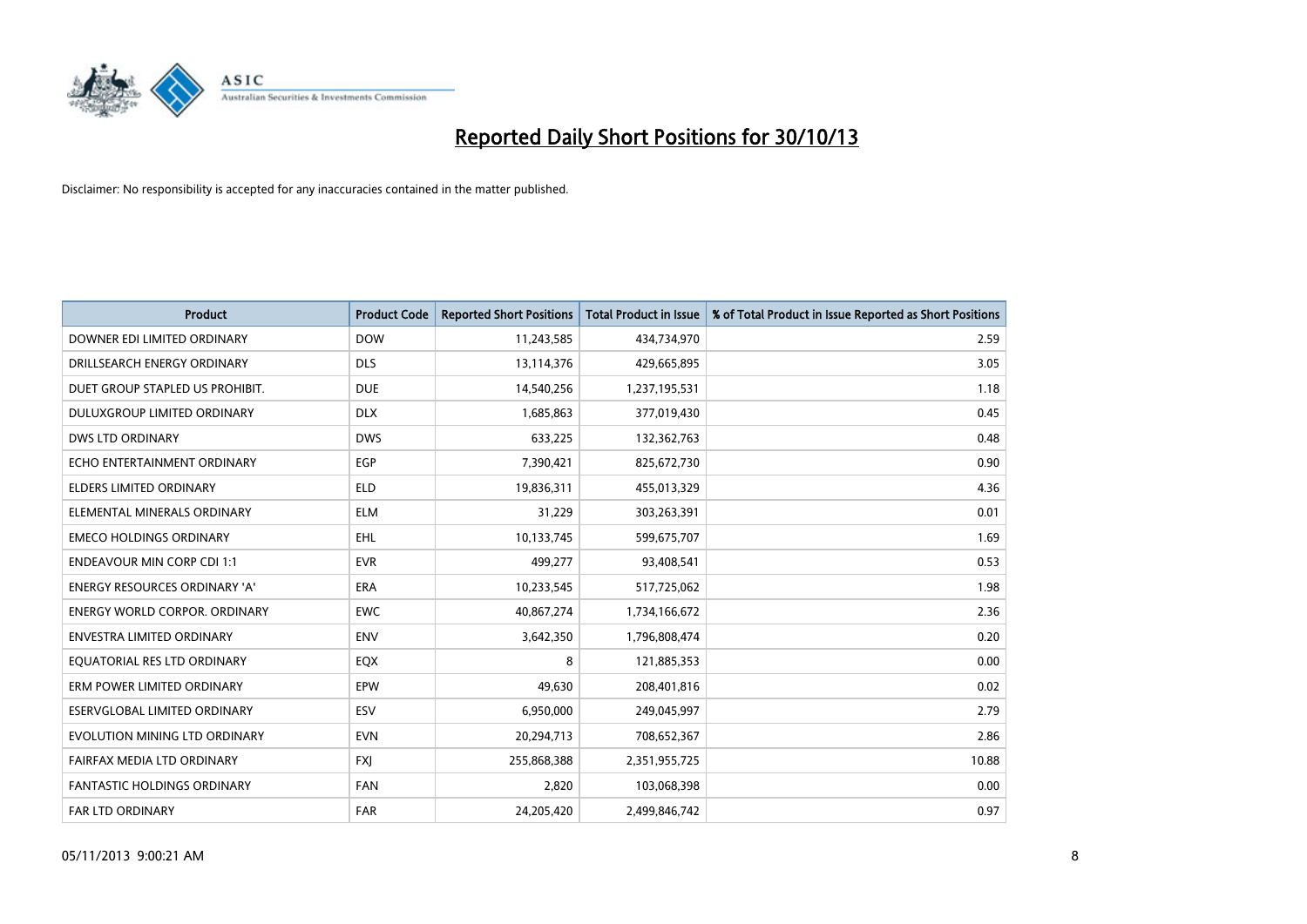

| <b>Product</b>                         | <b>Product Code</b> | <b>Reported Short Positions</b> | <b>Total Product in Issue</b> | % of Total Product in Issue Reported as Short Positions |
|----------------------------------------|---------------------|---------------------------------|-------------------------------|---------------------------------------------------------|
| FEDERATION CNTRES ORD/UNIT STAPLED SEC | <b>FDC</b>          | 4,363,764                       | 1,427,641,565                 | 0.31                                                    |
| FISHER & PAYKEL H. ORDINARY            | <b>FPH</b>          | 220,001                         | 546,838,267                   | 0.04                                                    |
| FKP PROPERTY GROUP STAPLED SECURITIES  | <b>FKP</b>          | 10,615,088                      | 321,578,705                   | 3.30                                                    |
| FLEETWOOD CORP ORDINARY                | <b>FWD</b>          | 3,073,662                       | 60,522,619                    | 5.08                                                    |
| FLETCHER BUILDING ORDINARY             | <b>FBU</b>          | 3,238,484                       | 687,854,788                   | 0.47                                                    |
| FLEXIGROUP LIMITED ORDINARY            | <b>FXL</b>          | 326,382                         | 303,385,394                   | 0.11                                                    |
| <b>FLIGHT CENTRE ORDINARY</b>          | <b>FLT</b>          | 2,864,399                       | 100,527,011                   | 2.85                                                    |
| FLINDERS MINES LTD ORDINARY            | <b>FMS</b>          | 2,913,441                       | 1,824,843,676                 | 0.16                                                    |
| <b>FOCUS MINERALS LTD ORDINARY</b>     | <b>FML</b>          | 27,450,521                      | 9,137,375,877                 | 0.30                                                    |
| FONTERRA SHARE FUND ORDINARY UNITS     | <b>FSF</b>          | 38,178                          | 106,151,733                   | 0.04                                                    |
| FORGE GROUP LIMITED ORDINARY           | FGE                 | 1,427,095                       | 86,169,014                    | 1.66                                                    |
| <b>FORTESCUE METALS GRP ORDINARY</b>   | <b>FMG</b>          | 179,312,381                     | 3,113,798,151                 | 5.76                                                    |
| <b>G.U.D. HOLDINGS ORDINARY</b>        | GUD                 | 5,259,674                       | 71,341,319                    | 7.37                                                    |
| <b>G8 EDUCATION LIMITED ORDINARY</b>   | <b>GEM</b>          | 1,379,876                       | 300,302,719                   | 0.46                                                    |
| <b>GALAXY RESOURCES ORDINARY</b>       | GXY                 | 12,714,743                      | 1,007,466,684                 | 1.26                                                    |
| <b>GENETIC TECHNOLOGIES ORDINARY</b>   | GTG                 | 182,610                         | 565,749,677                   | 0.03                                                    |
| <b>GEODYNAMICS LIMITED ORDINARY</b>    | GDY                 | 850                             | 406,452,608                   | 0.00                                                    |
| GI DYNAMICS, INC CDI US PROHIBITED     | GID                 | 8,046                           | 393,043,620                   | 0.00                                                    |
| <b>GINDALBIE METALS LTD ORDINARY</b>   | GBG                 | 56,021,052                      | 1,493,054,193                 | 3.75                                                    |
| <b>GOODMAN FIELDER, ORDINARY</b>       | <b>GFF</b>          | 28,228,799                      | 1,955,559,207                 | 1.44                                                    |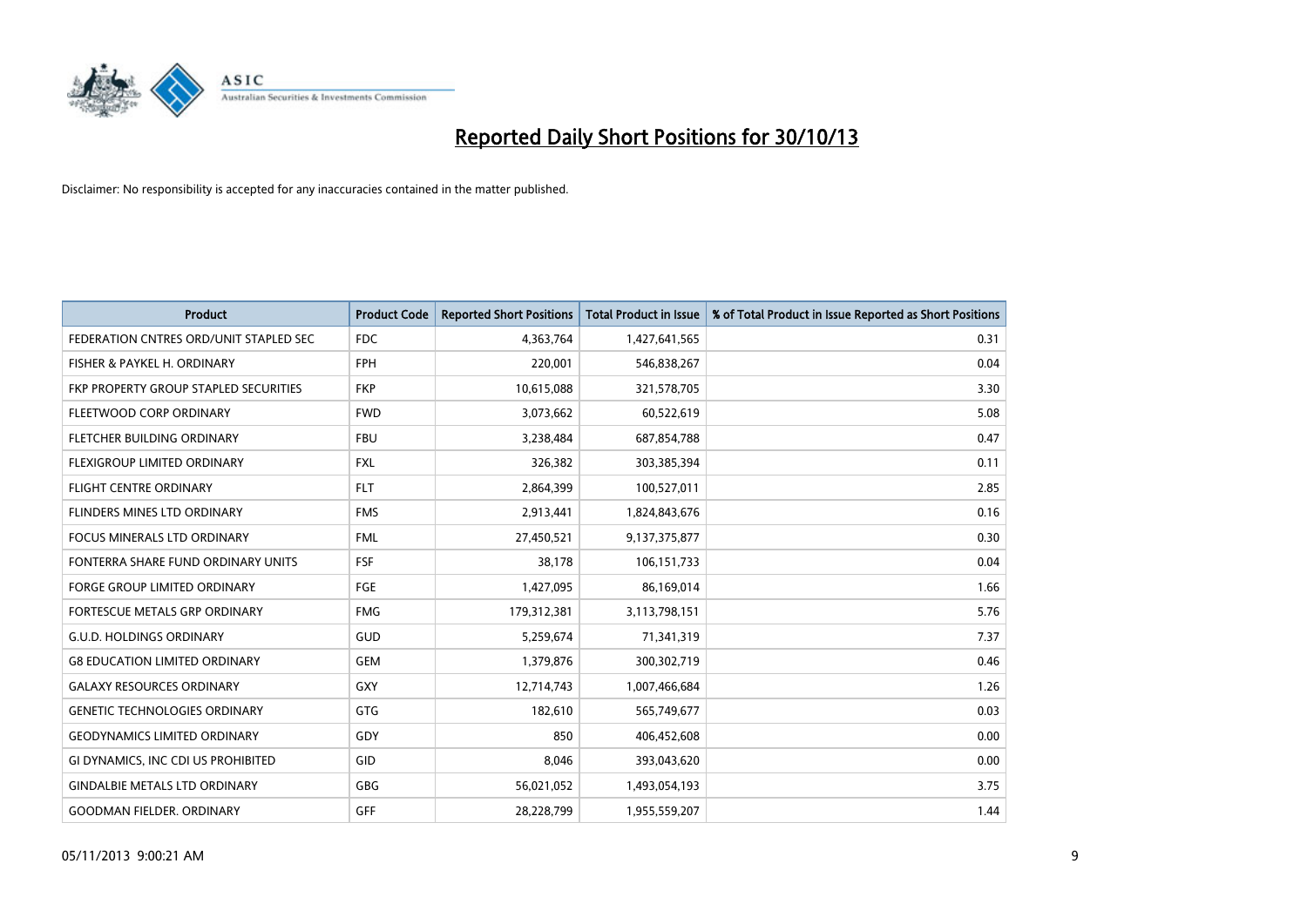

| <b>Product</b>                                   | <b>Product Code</b> | <b>Reported Short Positions</b> | <b>Total Product in Issue</b> | % of Total Product in Issue Reported as Short Positions |
|--------------------------------------------------|---------------------|---------------------------------|-------------------------------|---------------------------------------------------------|
| <b>GOODMAN GROUP STAPLED</b>                     | <b>GMG</b>          | 3,992,213                       | 1,718,742,809                 | 0.23                                                    |
| <b>GPT GROUP STAPLED SEC.</b>                    | <b>GPT</b>          | 8,401,720                       | 1,694,888,638                 | 0.50                                                    |
| <b>GRAINCORP LIMITED A CLASS ORDINARY</b>        | <b>GNC</b>          | 382,872                         | 228,855,628                   | 0.17                                                    |
| <b>GRANGE RESOURCES, ORDINARY</b>                | <b>GRR</b>          | 5,605,027                       | 1,156,492,195                 | 0.48                                                    |
| <b>GREENCROSS LIMITED ORDINARY</b>               | GXL                 | 466                             | 37,535,276                    | 0.00                                                    |
| <b>GREENLAND MIN EN LTD ORDINARY</b>             | GGG                 | 7,200,974                       | 573,617,440                   | 1.26                                                    |
| <b>GROWTHPOINT PROPERTY ORD/UNIT STAPLED SEC</b> | GOZ                 | 62,129                          | 414,410,218                   | 0.01                                                    |
| <b>GRYPHON MINERALS LTD ORDINARY</b>             | GRY                 | 6,209,956                       | 400,691,164                   | 1.55                                                    |
| <b>GUILDFORD COAL LTD ORDINARY</b>               | <b>GUF</b>          | 312,776                         | 635,046,899                   | 0.05                                                    |
| <b>GUIARAT NRE COAL LTD ORDINARY</b>             | <b>GNM</b>          | 201,959                         | 1,376,138,678                 | 0.01                                                    |
| <b>GWA GROUP LTD ORDINARY</b>                    | <b>GWA</b>          | 13,624,044                      | 306,533,770                   | 4.44                                                    |
| <b>HARVEY NORMAN ORDINARY</b>                    | <b>HVN</b>          | 63,790,322                      | 1,062,316,784                 | 6.00                                                    |
| <b>HENDERSON GROUP CDI 1:1</b>                   | <b>HGG</b>          | 1,184,827                       | 737,836,207                   | 0.16                                                    |
| HEA HOLDINGS LIMITED ORDINARY                    | <b>HFA</b>          | 3,863                           | 118,738,157                   | 0.00                                                    |
| HIGHLANDS PACIFIC ORDINARY                       | <b>HIG</b>          | 500,001                         | 789,344,774                   | 0.06                                                    |
| HILLGROVE RES LTD ORDINARY                       | <b>HGO</b>          | 5,938,494                       | 1,178,589,221                 | 0.50                                                    |
| HILLS HOLDINGS LTD ORDINARY                      | <b>HIL</b>          | 515,258                         | 243,740,241                   | 0.21                                                    |
| HORIZON OIL LIMITED ORDINARY                     | <b>HZN</b>          | 69,318,130                      | 1,301,147,932                 | 5.33                                                    |
| HOT CHILI LTD ORDINARY                           | <b>HCH</b>          | 10,000                          | 344,504,386                   | 0.00                                                    |
| <b>ICON ENERGY LIMITED ORDINARY</b>              | <b>ICN</b>          | 4,647                           | 535,455,958                   | 0.00                                                    |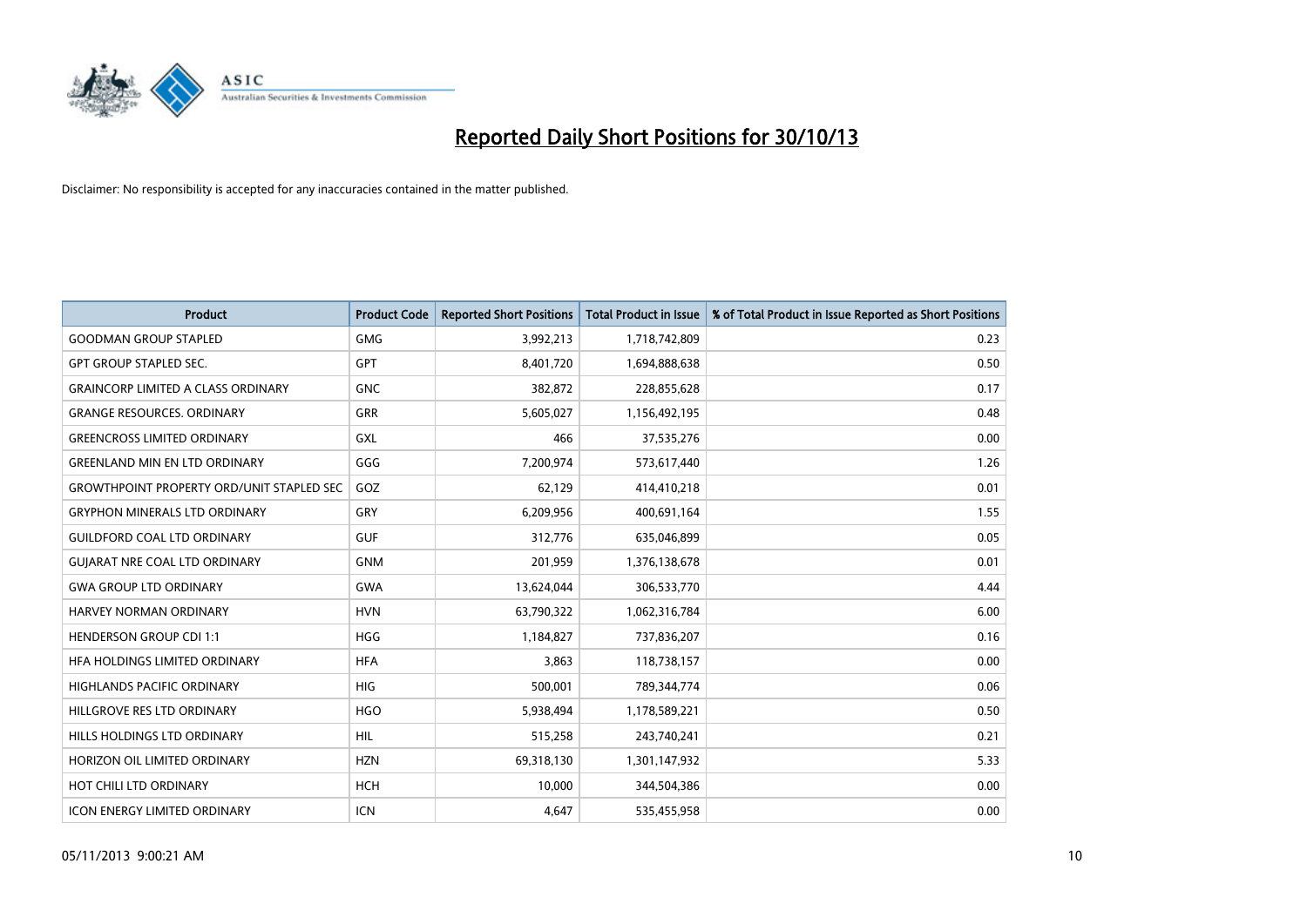

| <b>Product</b>                                | <b>Product Code</b> | <b>Reported Short Positions</b> | <b>Total Product in Issue</b> | % of Total Product in Issue Reported as Short Positions |
|-----------------------------------------------|---------------------|---------------------------------|-------------------------------|---------------------------------------------------------|
| <b>IINET LIMITED ORDINARY</b>                 | <b>IIN</b>          | 1,236,829                       | 161,238,847                   | 0.77                                                    |
| ILUKA RESOURCES ORDINARY                      | ILU                 | 38,841,578                      | 418,700,517                   | 9.28                                                    |
| <b>IMDEX LIMITED ORDINARY</b>                 | <b>IMD</b>          | 4,001,351                       | 210,473,188                   | 1.90                                                    |
| IMF (AUSTRALIA) LTD ORDINARY                  | <b>IMF</b>          | 4,854,643                       | 144,290,964                   | 3.36                                                    |
| <b>INCITEC PIVOT ORDINARY</b>                 | <b>IPL</b>          | 30,555,248                      | 1,628,730,107                 | 1.88                                                    |
| <b>INDEPENDENCE GROUP ORDINARY</b>            | <b>IGO</b>          | 3,984,948                       | 233,323,905                   | 1.71                                                    |
| <b>INDOPHIL RESOURCES ORDINARY</b>            | <b>IRN</b>          | 373,219                         | 1,203,146,194                 | 0.03                                                    |
| <b>INFIGEN ENERGY STAPLED SECURITIES</b>      | <b>IFN</b>          | 4,293,681                       | 764,993,434                   | 0.56                                                    |
| <b>INFOMEDIA LTD ORDINARY</b>                 | <b>IFM</b>          | 348,936                         | 304,953,155                   | 0.11                                                    |
| INGENIA GROUP STAPLED SECURITIES              | <b>INA</b>          | 841,860                         | 676,240,232                   | 0.12                                                    |
| INOVA RESOURCES LTD ORDINARY                  | <b>IVA</b>          | 258                             | 729,665,661                   | 0.00                                                    |
| <b>INSURANCE AUSTRALIA ORDINARY</b>           | IAG                 | 10,785,473                      | 2,079,034,021                 | 0.52                                                    |
| <b>INTREPID MINES ORDINARY</b>                | <b>IAU</b>          | 19,897,245                      | 556,273,428                   | 3.58                                                    |
| <b>INVESTA OFFICE FUND STAPLED SECURITIES</b> | <b>IOF</b>          | 806,539                         | 614,047,458                   | 0.13                                                    |
| <b>INVOCARE LIMITED ORDINARY</b>              | <b>IVC</b>          | 6,603,543                       | 110,030,298                   | 6.00                                                    |
| <b>IOOF HOLDINGS LTD ORDINARY</b>             | IFL                 | 1,802,590                       | 232,118,034                   | 0.78                                                    |
| <b>IPROPERTY GROUP LTD ORDINARY</b>           | <b>IPP</b>          | 71,091                          | 181,398,426                   | 0.04                                                    |
| <b>IRESS LIMITED ORDINARY</b>                 | <b>IRE</b>          | 464,149                         | 158,585,126                   | 0.29                                                    |
| <b>IRON ORE HOLDINGS ORDINARY</b>             | <b>IOH</b>          | 26,197                          | 161,174,005                   | 0.02                                                    |
| <b>ISELECT LTD ORDINARY</b>                   | <b>ISU</b>          | 1,555,143                       | 260,364,894                   | 0.60                                                    |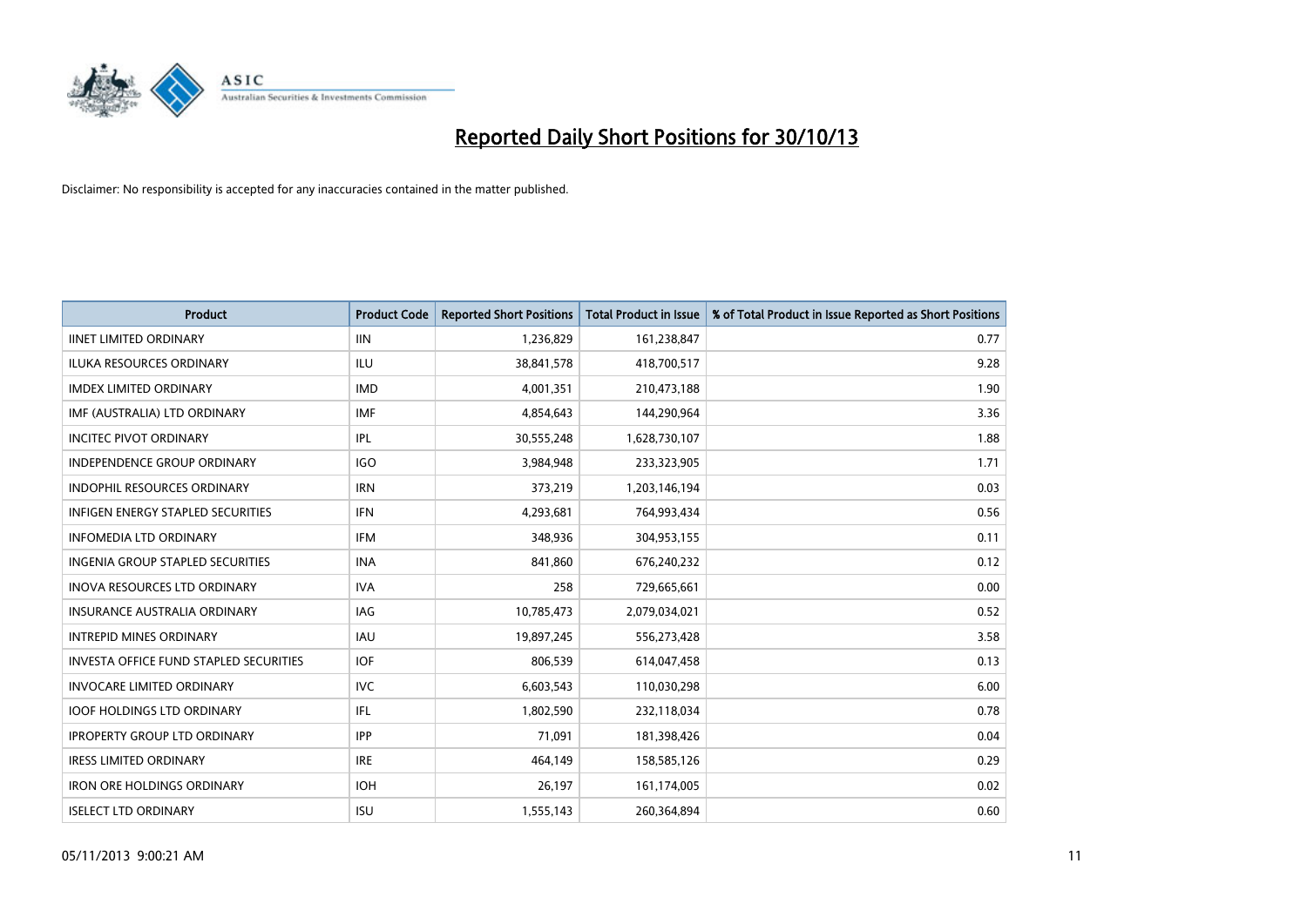

| <b>Product</b>                           | <b>Product Code</b> | <b>Reported Short Positions</b> | <b>Total Product in Issue</b> | % of Total Product in Issue Reported as Short Positions |
|------------------------------------------|---------------------|---------------------------------|-------------------------------|---------------------------------------------------------|
| <b>ISONEA LIMITED ORDINARY</b>           | <b>ISN</b>          | 1,665                           | 261,620,582                   | 0.00                                                    |
| JAMES HARDIE INDUST CHESS DEPOSITARY INT | <b>IHX</b>          | 8,945,668                       | 442,685,722                   | 2.02                                                    |
| <b>JB HI-FI LIMITED ORDINARY</b>         | <b>JBH</b>          | 7,560,835                       | 99,920,797                    | 7.57                                                    |
| <b>JUMBO INTERACTIVE ORDINARY</b>        | JIN.                | 19,000                          | 43,752,560                    | 0.04                                                    |
| <b>KAGARA LTD ORDINARY</b>               | KZL                 | 4,430,891                       | 798,953,117                   | 0.55                                                    |
| KAROON GAS AUSTRALIA ORDINARY            | <b>KAR</b>          | 1,079,599                       | 255,841,581                   | 0.42                                                    |
| KATHMANDU HOLD LTD ORDINARY              | <b>KMD</b>          | 31,666                          | 200,215,894                   | 0.02                                                    |
| <b>KBL MINING LIMITED ORDINARY</b>       | <b>KBL</b>          | 1,820                           | 393,535,629                   | 0.00                                                    |
| KINGSGATE CONSOLID. ORDINARY             | <b>KCN</b>          | 18,302,644                      | 152,284,777                   | 12.02                                                   |
| KINGSROSE MINING LTD ORDINARY            | <b>KRM</b>          | 503,272                         | 335,753,851                   | 0.15                                                    |
| LEIGHTON HOLDINGS ORDINARY               | LEI                 | 23,618,624                      | 337,235,188                   | 7.00                                                    |
| LEND LEASE GROUP UNIT/ORD STAPLED        | LLC                 | 5,688,493                       | 576,712,337                   | 0.99                                                    |
| LINC ENERGY LTD ORDINARY                 | <b>LNC</b>          | 11,080,534                      | 518,687,562                   | 2.14                                                    |
| LONESTAR RESO LTD ORDINARY               | <b>LNR</b>          | 1,587                           | 697,187,211                   | 0.00                                                    |
| LYCOPODIUM LIMITED ORDINARY              | <b>LYL</b>          | 90                              | 38,955,103                    | 0.00                                                    |
| <b>LYNAS CORPORATION ORDINARY</b>        | <b>LYC</b>          | 185,626,454                     | 1,961,060,594                 | 9.47                                                    |
| M2 TELECOMMUNICATION ORDINARY            | <b>MTU</b>          | 7,931,865                       | 178,573,822                   | 4.44                                                    |
| <b>MACA LIMITED ORDINARY</b>             | <b>MLD</b>          | 5,714                           | 172,500,000                   | 0.00                                                    |
| <b>MACMAHON HOLDINGS ORDINARY</b>        | <b>MAH</b>          | 1,976,403                       | 1,261,699,966                 | 0.16                                                    |
| MACO ATLAS ROADS GRP ORDINARY STAPLED    | <b>MOA</b>          | 13,737,637                      | 487,230,540                   | 2.82                                                    |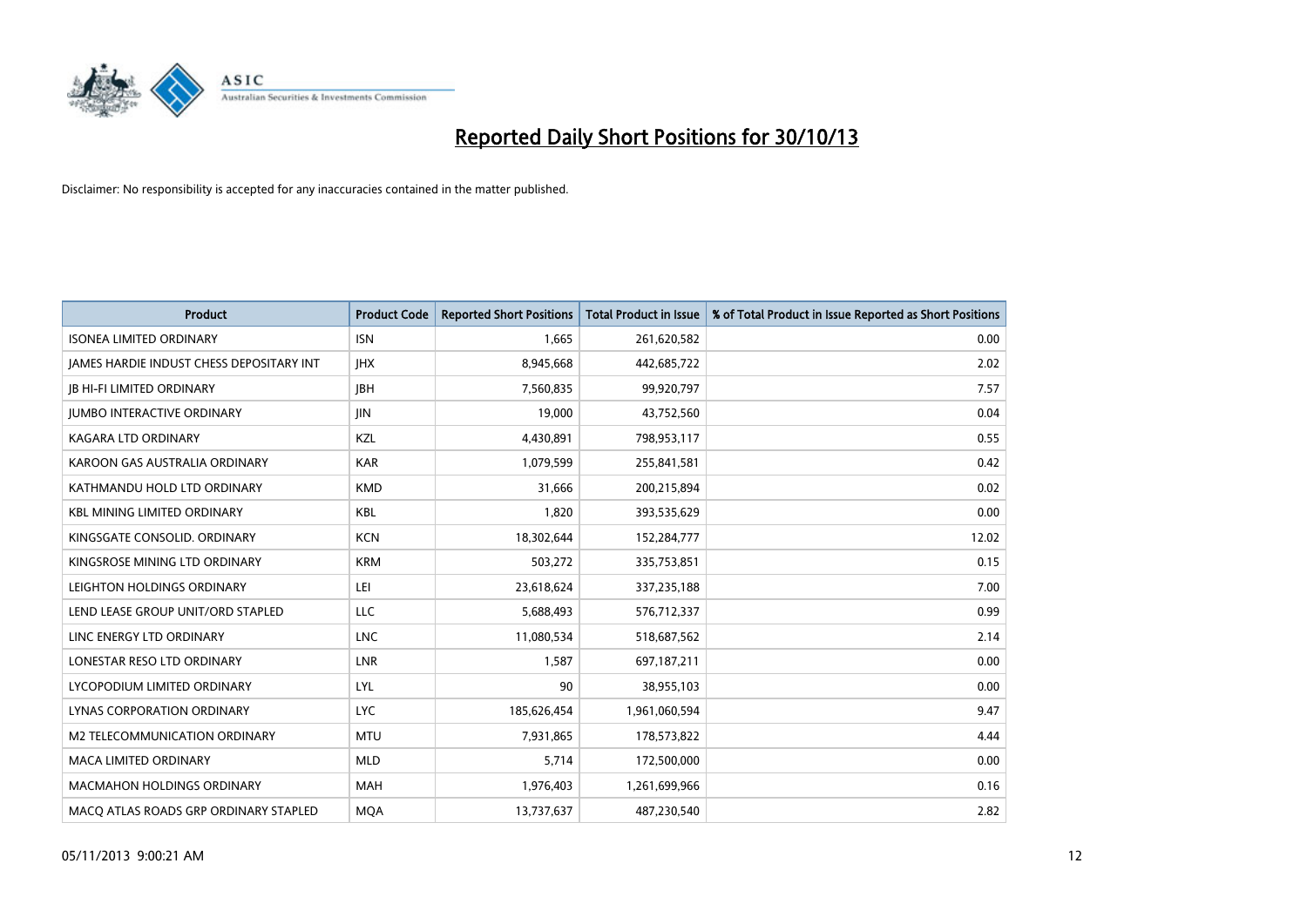

| <b>Product</b>                       | <b>Product Code</b> | <b>Reported Short Positions</b> | <b>Total Product in Issue</b> | % of Total Product in Issue Reported as Short Positions |
|--------------------------------------|---------------------|---------------------------------|-------------------------------|---------------------------------------------------------|
| MACQUARIE GROUP LTD ORDINARY         | MQG                 | 3,016,273                       | 339,888,036                   | 0.89                                                    |
| MACQUARIE TELECOM GP ORDINARY        | MAQ                 | 4,250                           | 20,967,121                    | 0.02                                                    |
| MAGELLAN FIN GRP LTD ORDINARY        | <b>MFG</b>          | 659,956                         | 155,644,649                   | 0.42                                                    |
| <b>MATRIX C &amp; E LTD ORDINARY</b> | <b>MCE</b>          | 2,923,886                       | 94,555,428                    | 3.09                                                    |
| <b>MAVERICK DRILLING ORDINARY</b>    | <b>MAD</b>          | 9,149,920                       | 452,726,751                   | 2.02                                                    |
| <b>MAXITRANS INDUSTRIES ORDINARY</b> | <b>MXI</b>          | 507,391                         | 183,993,392                   | 0.28                                                    |
| MAYNE PHARMA LTD ORDINARY            | <b>MYX</b>          | 1,252,029                       | 563,459,968                   | 0.22                                                    |
| MCMILLAN SHAKESPEARE ORDINARY        | <b>MMS</b>          | 916,144                         | 74,523,965                    | 1.23                                                    |
| MEDUSA MINING LTD ORDINARY           | <b>MML</b>          | 2,502,648                       | 188,903,911                   | 1.32                                                    |
| MEO AUSTRALIA LTD ORDINARY           | <b>MEO</b>          | 10,845                          | 627,264,587                   | 0.00                                                    |
| MERIDIAN ENERGY INSTALMENT RECEIPTS  | <b>MEZCA</b>        | 2,447,390                       | 1,255,413,626                 | 0.19                                                    |
| <b>MERMAID MARINE ORDINARY</b>       | <b>MRM</b>          | 708,123                         | 232,652,241                   | 0.30                                                    |
| MESOBLAST LIMITED ORDINARY           | <b>MSB</b>          | 16,236,069                      | 317,350,901                   | 5.12                                                    |
| METALS X LIMITED ORDINARY            | <b>MLX</b>          | 109,892                         | 1,652,636,110                 | 0.01                                                    |
| METCASH LIMITED ORDINARY             | <b>MTS</b>          | 88,142,991                      | 880,704,786                   | 10.01                                                   |
| METMINCO LIMITED ORDINARY            | <b>MNC</b>          | 1,022,823                       | 1,749,543,023                 | 0.06                                                    |
| MICLYN EXP OFFSHR ORDINARY           | <b>MIO</b>          | 109,977                         | 281,754,775                   | 0.04                                                    |
| MIGHTY RIVER POWER ORDINARY          | <b>MYT</b>          | 1,950,874                       | 1,400,000,094                 | 0.14                                                    |
| MILTON CORPORATION ORDINARY          | <b>MLT</b>          | 33,032                          | 627,357,755                   | 0.01                                                    |
| MINCOR RESOURCES NL ORDINARY         | <b>MCR</b>          | 2,399,062                       | 188,208,274                   | 1.27                                                    |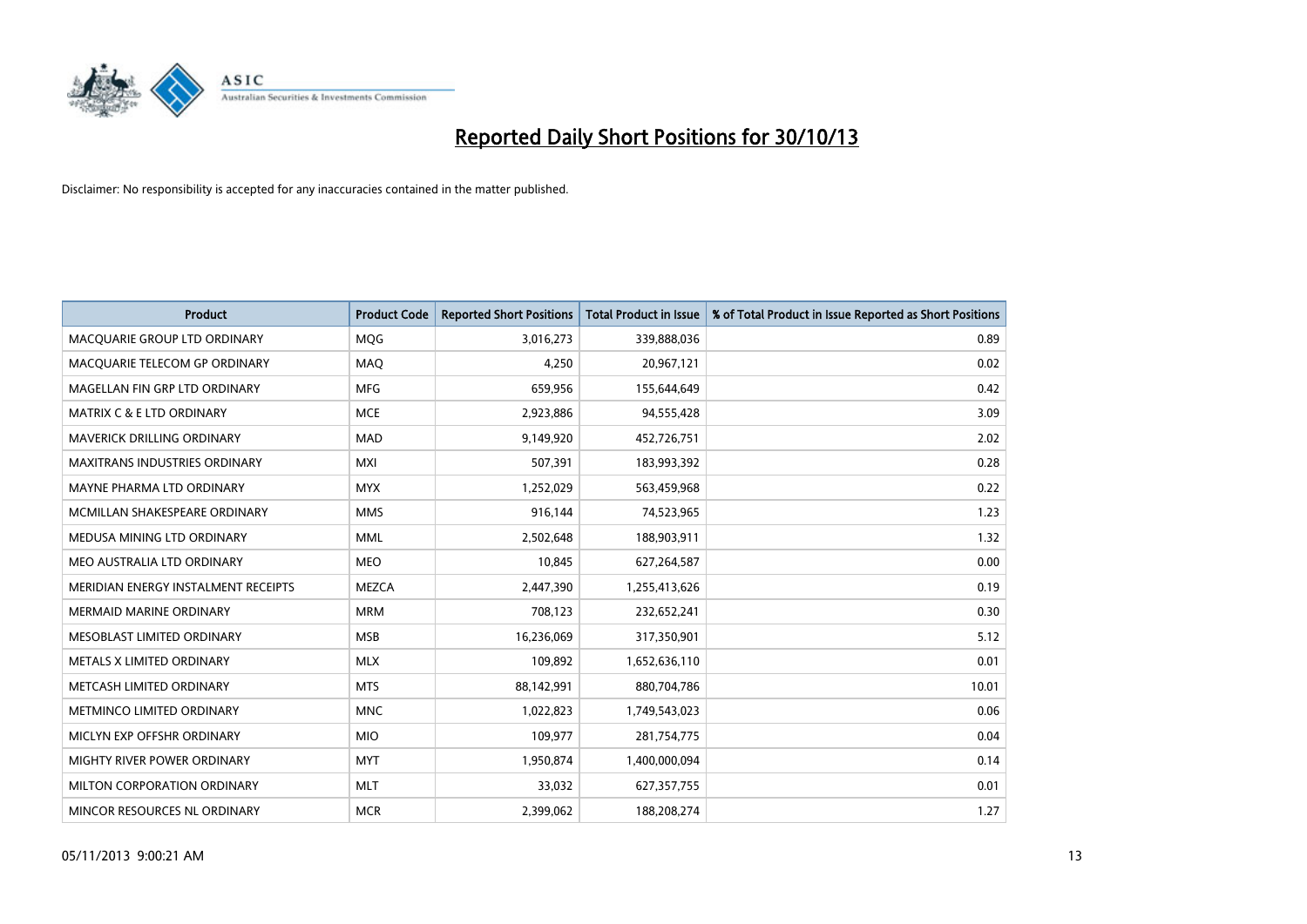

| <b>Product</b>                     | <b>Product Code</b> | <b>Reported Short Positions</b> | <b>Total Product in Issue</b> | % of Total Product in Issue Reported as Short Positions |
|------------------------------------|---------------------|---------------------------------|-------------------------------|---------------------------------------------------------|
| MINERAL DEPOSITS ORDINARY          | <b>MDL</b>          | 2,210,007                       | 83,538,786                    | 2.65                                                    |
| MINERAL RESOURCES. ORDINARY        | <b>MIN</b>          | 3,196,736                       | 186,112,198                   | 1.72                                                    |
| MIRABELA NICKEL LTD ORDINARY       | <b>MBN</b>          | 23,443,124                      | 876,801,147                   | 2.67                                                    |
| MIRVAC GROUP STAPLED SECURITIES    | <b>MGR</b>          | 2,679,228                       | 3,664,938,678                 | 0.07                                                    |
| MOBILE EMBRACE LTD ORDINARY        | <b>MBE</b>          | 3,500                           | 307,877,790                   | 0.00                                                    |
| MOLOPO ENERGY LTD ORDINARY         | <b>MPO</b>          | 173,865                         | 246,724,091                   | 0.07                                                    |
| <b>MONADELPHOUS GROUP ORDINARY</b> | <b>MND</b>          | 12,162,036                      | 92,308,047                    | 13.18                                                   |
| MORTGAGE CHOICE LTD ORDINARY       | <b>MOC</b>          | 134,165                         | 123,431,282                   | 0.11                                                    |
| <b>MOUNT GIBSON IRON ORDINARY</b>  | <b>MGX</b>          | 9,817,951                       | 1,090,584,232                 | 0.90                                                    |
| MULTIPLEX SITES SITES              | <b>MXUPA</b>        | 1,299                           | 4,500,000                     | 0.03                                                    |
| MURCHISON METALS LTD ORDINARY      | <b>MMX</b>          | 216,291                         | 450,497,346                   | 0.05                                                    |
| MYER HOLDINGS LTD ORDINARY         | <b>MYR</b>          | 81,905,520                      | 585,594,551                   | 13.99                                                   |
| <b>MYSTATE LIMITED ORDINARY</b>    | <b>MYS</b>          | 3,306                           | 87,177,445                    | 0.00                                                    |
| NANOSONICS LIMITED ORDINARY        | <b>NAN</b>          | 55,297                          | 262,822,463                   | 0.02                                                    |
| NATIONAL AUST, BANK ORDINARY       | <b>NAB</b>          | 8,738,403                       | 2,348,902,914                 | 0.37                                                    |
| NAVITAS LIMITED ORDINARY           | <b>NVT</b>          | 2,536,817                       | 375,416,910                   | 0.68                                                    |
| NEON ENERGY LIMITED ORDINARY       | <b>NEN</b>          | 1,621,153                       | 553,037,848                   | 0.29                                                    |
| NEW HOPE CORPORATION ORDINARY      | <b>NHC</b>          | 1,282,338                       | 830,715,225                   | 0.15                                                    |
| NEW STANDARD ENERGY ORDINARY       | <b>NSE</b>          | 322,032                         | 305,331,847                   | 0.11                                                    |
| NEWCREST MINING ORDINARY           | <b>NCM</b>          | 8,230,502                       | 766,510,971                   | 1.07                                                    |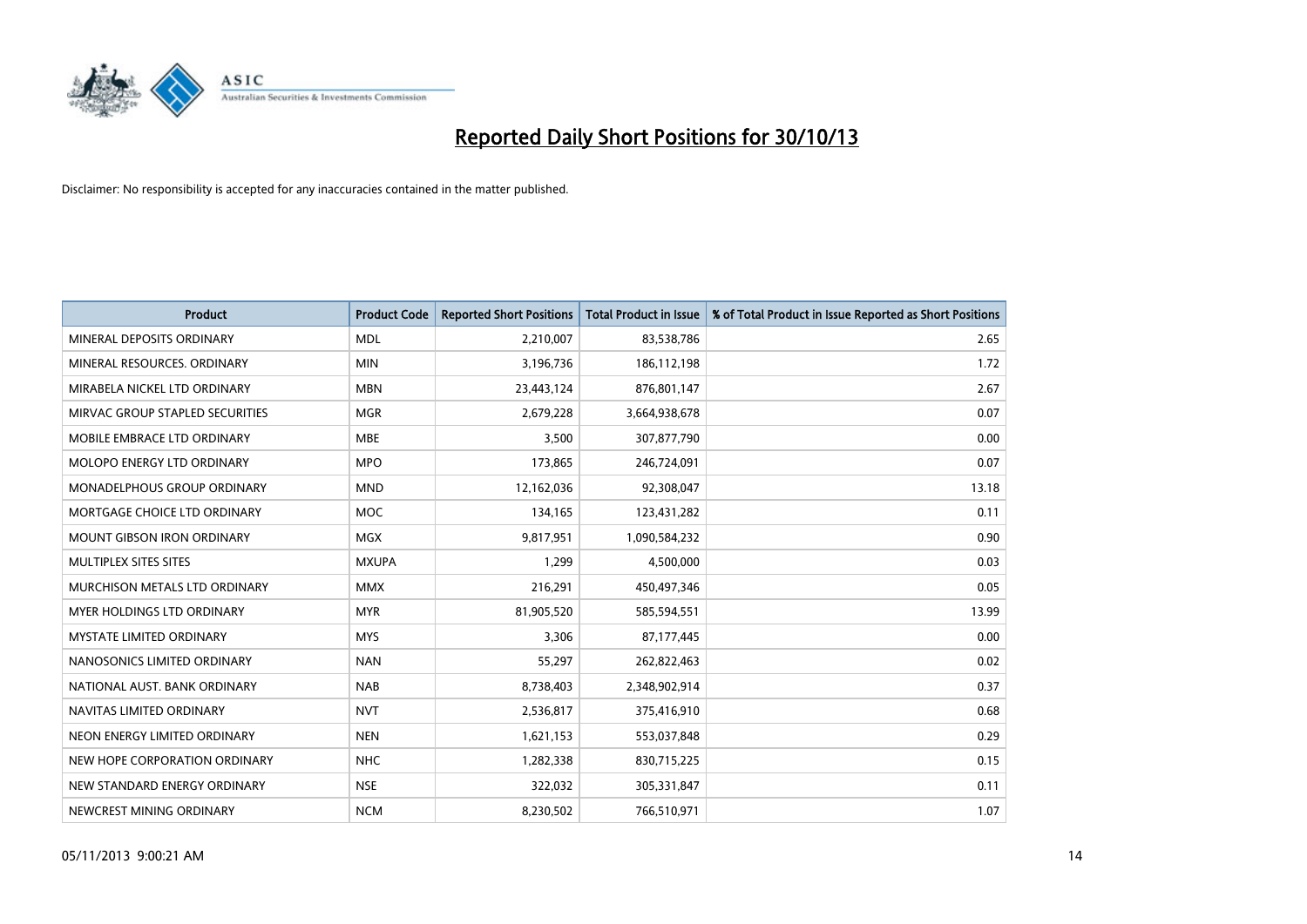

| <b>Product</b>                        | <b>Product Code</b> | <b>Reported Short Positions</b> | <b>Total Product in Issue</b> | % of Total Product in Issue Reported as Short Positions |
|---------------------------------------|---------------------|---------------------------------|-------------------------------|---------------------------------------------------------|
| NEWS CORP A NON-VOTING CDI            | <b>NWSLV</b>        | 2,429,766                       | 4,087,188                     | 59.45                                                   |
| NEWS CORP B VOTING CDI                | <b>NWS</b>          | 2,294,663                       | 26,728,911                    | 8.58                                                    |
| NEWSAT LIMITED ORDINARY               | <b>NWT</b>          | 191,405                         | 574,240,283                   | 0.03                                                    |
| NEXTDC LIMITED ORDINARY               | <b>NXT</b>          | 6,127,503                       | 192,904,486                   | 3.18                                                    |
| NEXUS ENERGY LIMITED ORDINARY         | <b>NXS</b>          | 1,400,202                       | 1,330,219,459                 | 0.11                                                    |
| NIB HOLDINGS LIMITED ORDINARY         | <b>NHF</b>          | 4,005,146                       | 439,004,182                   | 0.91                                                    |
| NIDO PETROLEUM ORDINARY               | <b>NDO</b>          | 542,402                         | 2,046,650,968                 | 0.03                                                    |
| NOBLE MINERAL RES ORDINARY            | <b>NMG</b>          | 2,365,726                       | 666,397,952                   | 0.36                                                    |
| NORTHERN IRON LTD ORDINARY            | <b>NFE</b>          | 981,404                         | 484,405,314                   | 0.20                                                    |
| NORTHERN STAR ORDINARY                | <b>NST</b>          | 5,135,287                       | 424,279,762                   | 1.21                                                    |
| NOVOGEN LIMITED ORDINARY              | <b>NRT</b>          | 118,991                         | 144,622,257                   | 0.08                                                    |
| NRW HOLDINGS LIMITED ORDINARY         | <b>NWH</b>          | 12,559,490                      | 278,888,011                   | 4.50                                                    |
| NUCOAL RESOURCES LTD ORDINARY         | <b>NCR</b>          | 90,001                          | 768,612,354                   | 0.01                                                    |
| NUFARM LIMITED ORDINARY               | <b>NUF</b>          | 12,413,484                      | 263,335,277                   | 4.71                                                    |
| NUPLEX INDUSTRIES ORDINARY            | <b>NPX</b>          | 129,000                         | 198,125,827                   | 0.07                                                    |
| OAKTON LIMITED ORDINARY               | <b>OKN</b>          | 30,002                          | 89,968,985                    | 0.03                                                    |
| OCEANAGOLD CORP. CHESS DEPOSITARY INT | <b>OGC</b>          | 237,575                         | 293,587,920                   | 0.08                                                    |
| OIL SEARCH LTD ORDINARY               | OSH                 | 3,661,595                       | 1,343,361,150                 | 0.27                                                    |
| OM HOLDINGS LIMITED ORDINARY          | <b>OMH</b>          | 2,610,903                       | 733,423,337                   | 0.36                                                    |
| ORICA LIMITED ORDINARY                | ORI                 | 9,528,033                       | 368,203,632                   | 2.59                                                    |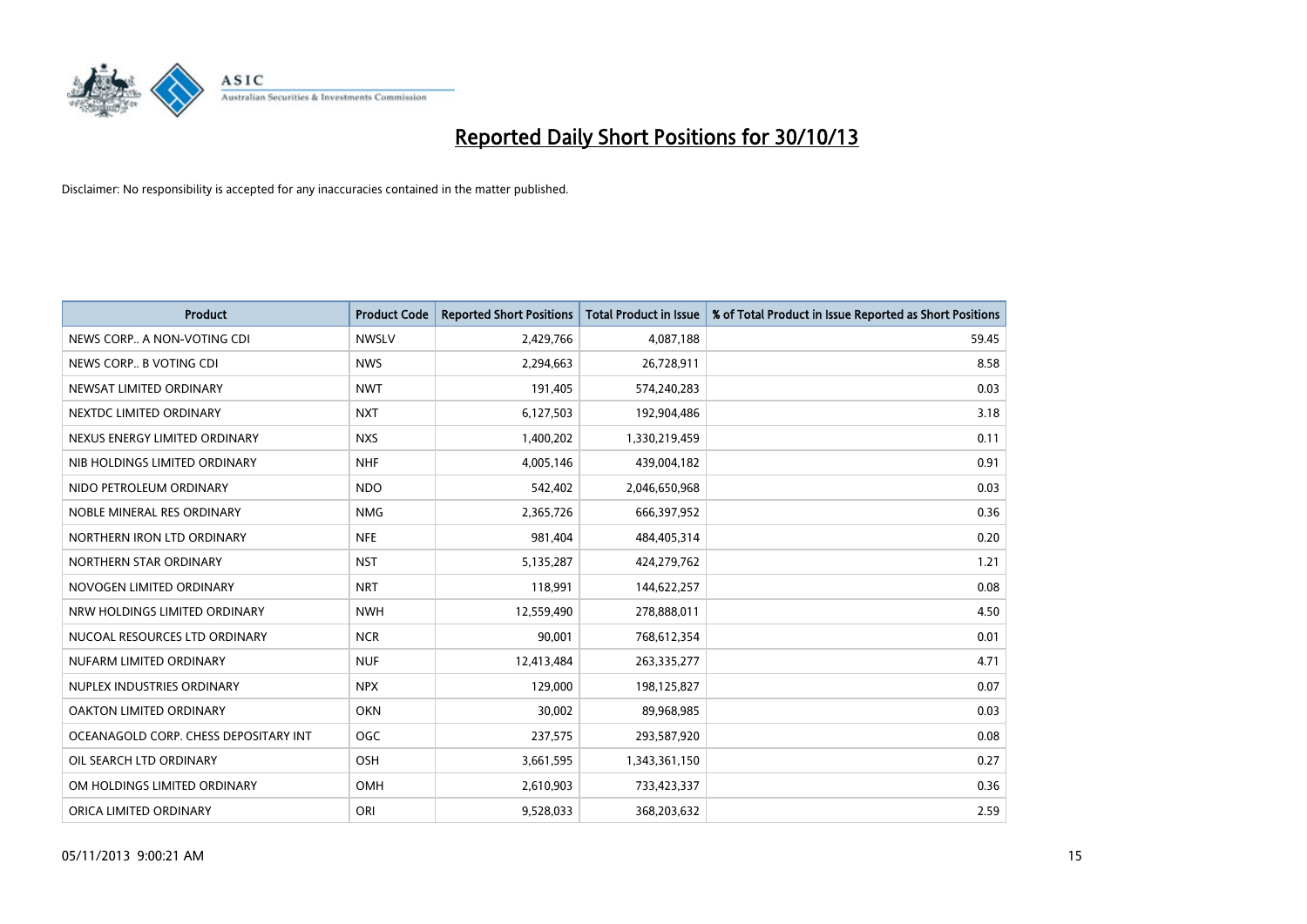

| <b>Product</b>                    | <b>Product Code</b> | <b>Reported Short Positions</b> | <b>Total Product in Issue</b> | % of Total Product in Issue Reported as Short Positions |
|-----------------------------------|---------------------|---------------------------------|-------------------------------|---------------------------------------------------------|
| ORIGIN ENERGY ORDINARY            | <b>ORG</b>          | 8,072,760                       | 1,101,225,151                 | 0.73                                                    |
| OROCOBRE LIMITED ORDINARY         | <b>ORE</b>          | 660,300                         | 117,745,140                   | 0.56                                                    |
| OROTONGROUP LIMITED ORDINARY      | ORL                 | 344,783                         | 40,880,902                    | 0.84                                                    |
| OZ MINERALS ORDINARY              | OZL                 | 10,527,699                      | 303,470,022                   | 3.47                                                    |
| <b>OZFOREX GROUP LTD ORDINARY</b> | <b>OFX</b>          | 52,078                          | 240,000,000                   | 0.02                                                    |
| PACIFIC BRANDS ORDINARY           | <b>PBG</b>          | 8,294,818                       | 912,915,695                   | 0.91                                                    |
| PALADIN ENERGY LTD ORDINARY       | <b>PDN</b>          | 92,174,747                      | 963,332,074                   | 9.57                                                    |
| PANAUST LIMITED ORDINARY          | <b>PNA</b>          | 3,499,933                       | 619,765,589                   | 0.56                                                    |
| PANORAMIC RESOURCES ORDINARY      | PAN                 | 49,593                          | 263,285,132                   | 0.02                                                    |
| PANTERRA GOLD LTD ORDINARY        | PGI                 | $\mathbf{1}$                    | 761,580,455                   | 0.00                                                    |
| PAPERLINX LIMITED ORDINARY        | <b>PPX</b>          | 48,101                          | 609,280,761                   | 0.01                                                    |
| PAPILLON RES LTD ORDINARY         | <b>PIR</b>          | 5,820,317                       | 338,344,210                   | 1.72                                                    |
| PATTIES FOODS LTD ORDINARY        | PFL                 | 33,841                          | 139,065,639                   | 0.02                                                    |
| PEET LIMITED ORDINARY             | <b>PPC</b>          | 364,555                         | 433,389,348                   | 0.08                                                    |
| PERILYA LIMITED ORDINARY          | PEM                 | 1,528                           | 769,316,426                   | 0.00                                                    |
| PERPETUAL LIMITED ORDINARY        | <b>PPT</b>          | 2,408,573                       | 42,002,824                    | 5.73                                                    |
| PERSEUS MINING LTD ORDINARY       | PRU                 | 7,776,781                       | 457,962,088                   | 1.70                                                    |
| PHARMAXIS LTD ORDINARY            | <b>PXS</b>          | 2,744,616                       | 308,548,389                   | 0.89                                                    |
| PLATINUM ASSET ORDINARY           | <b>PTM</b>          | 2,560,316                       | 578,485,695                   | 0.44                                                    |
| PLATINUM AUSTRALIA ORDINARY       | <b>PLA</b>          | 836,127                         | 504,968,043                   | 0.17                                                    |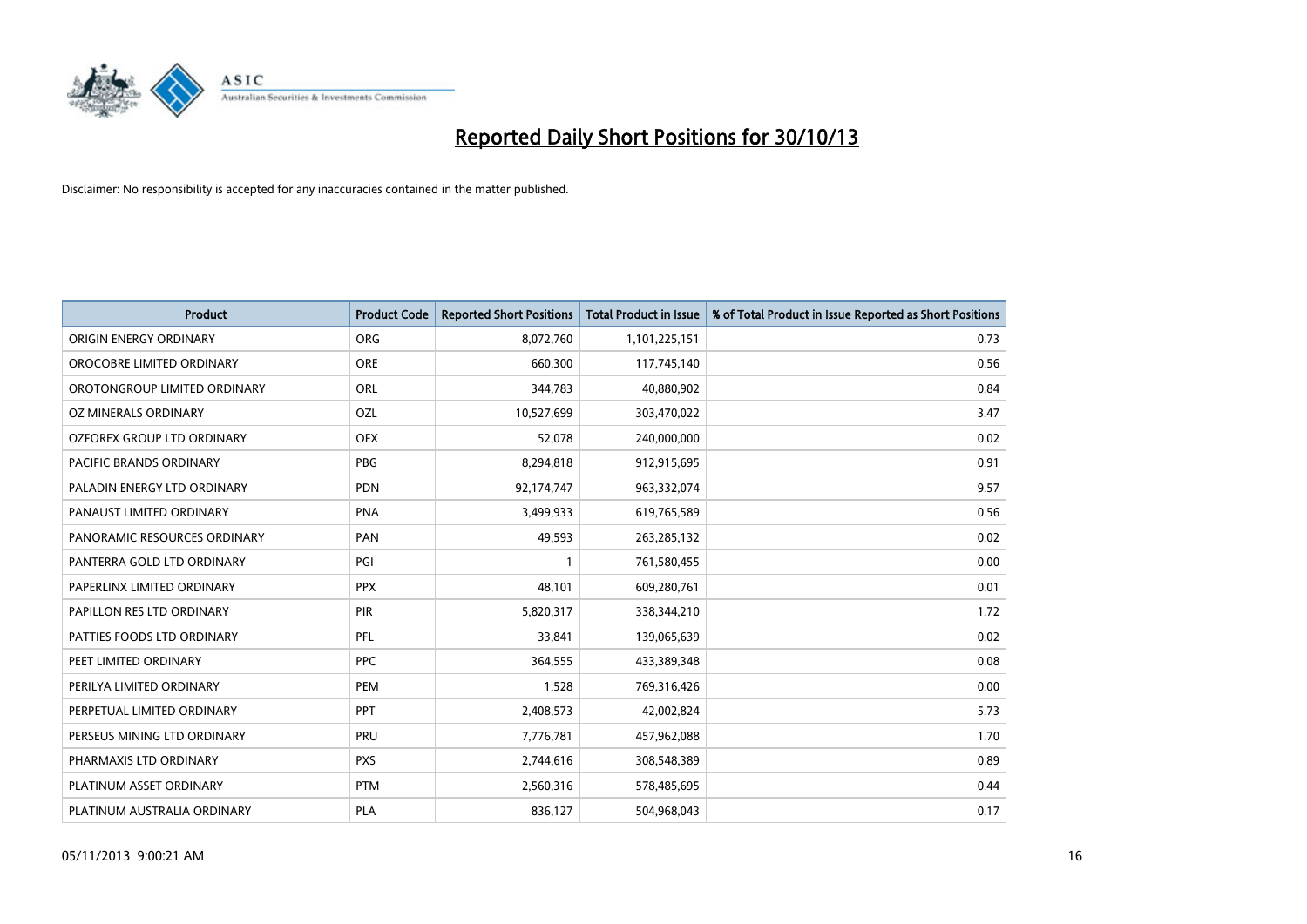

| <b>Product</b>                    | <b>Product Code</b> | <b>Reported Short Positions</b> | <b>Total Product in Issue</b> | % of Total Product in Issue Reported as Short Positions |
|-----------------------------------|---------------------|---------------------------------|-------------------------------|---------------------------------------------------------|
| PMI GOLD CORP CDI 1:1             | <b>PVM</b>          | 237,517                         | 159,968,561                   | 0.15                                                    |
| <b>PMP LIMITED ORDINARY</b>       | <b>PMP</b>          | 1,431,772                       | 323,781,124                   | 0.44                                                    |
| PREMIER INVESTMENTS ORDINARY      | <b>PMV</b>          | 1,130,853                       | 155,260,478                   | 0.73                                                    |
| PRIMA BIOMED LTD ORDINARY         | <b>PRR</b>          | 44,394                          | 1,228,709,341                 | 0.00                                                    |
| PRIMARY HEALTH CARE ORDINARY      | <b>PRY</b>          | 19,398,418                      | 504,956,647                   | 3.84                                                    |
| PRIME MEDIA GRP LTD ORDINARY      | <b>PRT</b>          | 858,116                         | 366,330,303                   | 0.23                                                    |
| PROGRAMMED ORDINARY               | <b>PRG</b>          | 235,260                         | 118,229,190                   | 0.20                                                    |
| <b>QANTAS AIRWAYS ORDINARY</b>    | QAN                 | 40,527,612                      | 2,212,979,740                 | 1.83                                                    |
| OBE INSURANCE GROUP ORDINARY      | OBE                 | 14,316,827                      | 1,226,855,950                 | 1.17                                                    |
| ORXPHARMA LTD ORDINARY            | <b>QRX</b>          | 115,501                         | 144,785,606                   | 0.08                                                    |
| <b>QUBE HOLDINGS LTD ORDINARY</b> | QUB                 | 13,809,407                      | 931,433,499                   | 1.48                                                    |
| RAMELIUS RESOURCES ORDINARY       | <b>RMS</b>          | 166,727                         | 364,440,380                   | 0.05                                                    |
| RAMSAY HEALTH CARE ORDINARY       | <b>RHC</b>          | 1,979,124                       | 202,081,252                   | 0.98                                                    |
| <b>RCR TOMLINSON ORDINARY</b>     | <b>RCR</b>          | 1,812,521                       | 136,696,590                   | 1.33                                                    |
| <b>REA GROUP ORDINARY</b>         | <b>REA</b>          | 1,095,910                       | 131,714,699                   | 0.83                                                    |
| <b>RECKON LIMITED ORDINARY</b>    | <b>RKN</b>          | 64,776                          | 128,103,484                   | 0.05                                                    |
| <b>RED 5 LIMITED ORDINARY</b>     | RED                 | 1,004,639                       | 635,488,008                   | 0.16                                                    |
| <b>RED FORK ENERGY ORDINARY</b>   | <b>RFE</b>          | 3,607,683                       | 499,551,719                   | 0.72                                                    |
| REDBANK ENERGY LTD ORDINARY       | <b>AEI</b>          | 13                              | 786,287                       | 0.00                                                    |
| REECE AUSTRALIA LTD. ORDINARY     | <b>REH</b>          | 9,093                           | 99,600,000                    | 0.01                                                    |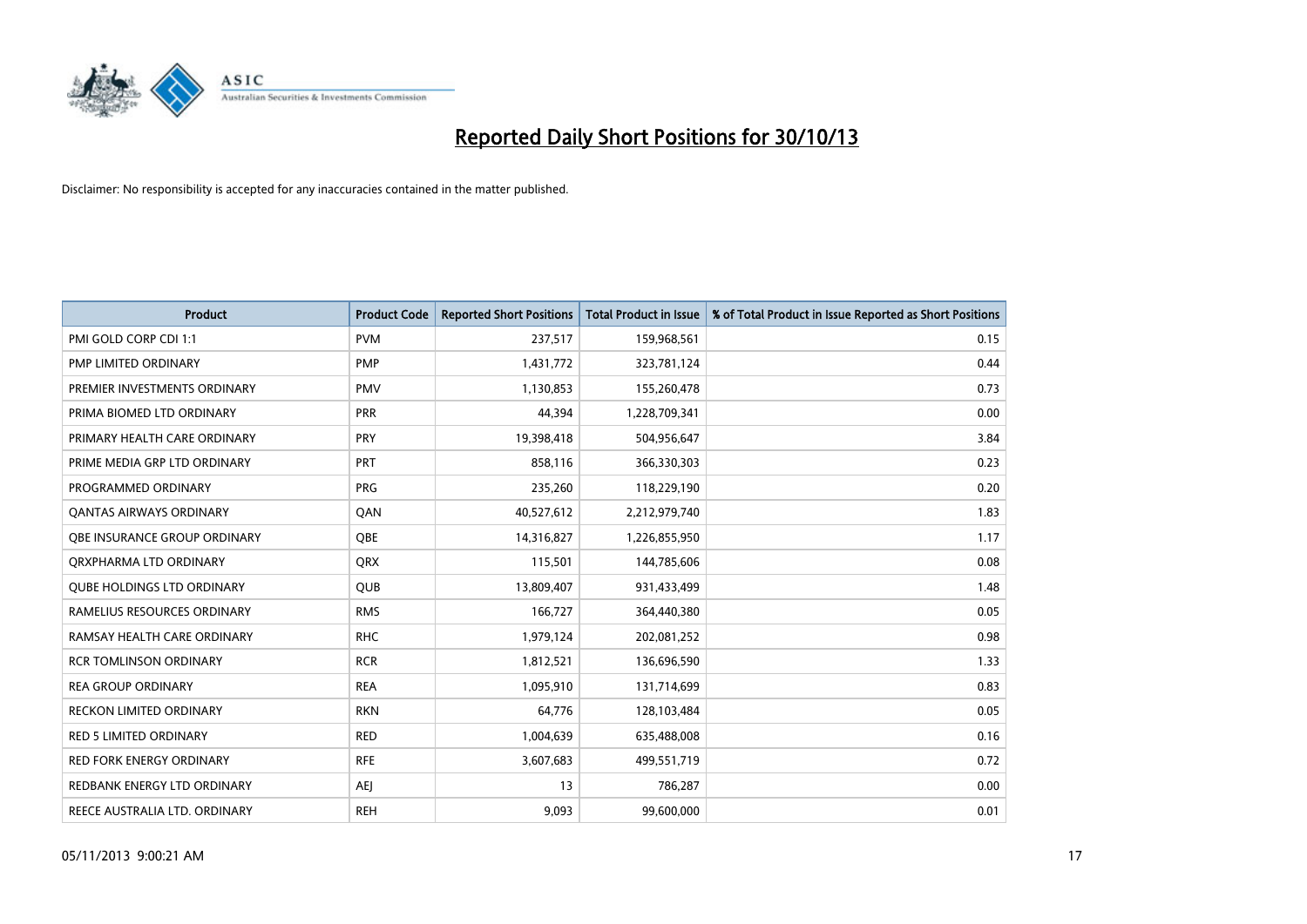

| <b>Product</b>                      | <b>Product Code</b> | <b>Reported Short Positions</b> | <b>Total Product in Issue</b> | % of Total Product in Issue Reported as Short Positions |
|-------------------------------------|---------------------|---------------------------------|-------------------------------|---------------------------------------------------------|
| REED RESOURCES LTD ORDINARY         | <b>RDR</b>          | 50,000                          | 523,453,895                   | 0.01                                                    |
| REGIS RESOURCES ORDINARY            | RRL                 | 7,434,717                       | 479,592,829                   | 1.55                                                    |
| RESMED INC CDI 10:1                 | <b>RMD</b>          | 15,046,675                      | 1,420,542,770                 | 1.06                                                    |
| RESOLUTE MINING ORDINARY            | <b>RSG</b>          | 8,103,940                       | 640,994,224                   | 1.26                                                    |
| RESOURCE EQUIP LTD ORDINARY         | <b>ROL</b>          | 5,000                           | 249,065,471                   | 0.00                                                    |
| <b>RESOURCE GENERATION ORDINARY</b> | <b>RES</b>          | 224,300                         | 569,396,004                   | 0.04                                                    |
| RETAIL FOOD GROUP ORDINARY          | <b>RFG</b>          | 3,008,975                       | 130,381,190                   | 2.31                                                    |
| REX MINERALS LIMITED ORDINARY       | <b>RXM</b>          | 2,117,857                       | 188,907,284                   | 1.12                                                    |
| <b>RHG LIMITED ORDINARY</b>         | <b>RHG</b>          | 1,085                           | 308,483,177                   | 0.00                                                    |
| <b>RIALTO ENERGY ORDINARY</b>       | <b>RIA</b>          | 41                              | 1,155,765,100                 | 0.00                                                    |
| RIDLEY CORPORATION ORDINARY         | <b>RIC</b>          | 94,163                          | 307,817,071                   | 0.03                                                    |
| RIO TINTO LIMITED ORDINARY          | <b>RIO</b>          | 5,009,554                       | 435,758,720                   | 1.15                                                    |
| ROBUST RESOURCES ORDINARY           | <b>ROL</b>          | 10,000                          | 102,830,646                   | 0.01                                                    |
| ROC OIL COMPANY ORDINARY            | <b>ROC</b>          | 1,143,791                       | 683,235,552                   | 0.17                                                    |
| SAI GLOBAL LIMITED ORDINARY         | SAI                 | 6,688,154                       | 210,714,727                   | 3.17                                                    |
| SALMAT LIMITED ORDINARY             | <b>SLM</b>          | 998                             | 159,812,799                   | 0.00                                                    |
| SAMSON OIL & GAS LTD ORDINARY       | SSN                 | 1,762,000                       | 2,547,627,193                 | 0.07                                                    |
| SANDFIRE RESOURCES ORDINARY         | <b>SFR</b>          | 1,473,566                       | 155,640,968                   | 0.95                                                    |
| SANTOS LTD ORDINARY                 | <b>STO</b>          | 4,764,836                       | 970,196,372                   | 0.49                                                    |
| SARACEN MINERAL ORDINARY            | <b>SAR</b>          | 3,101,715                       | 595,263,186                   | 0.52                                                    |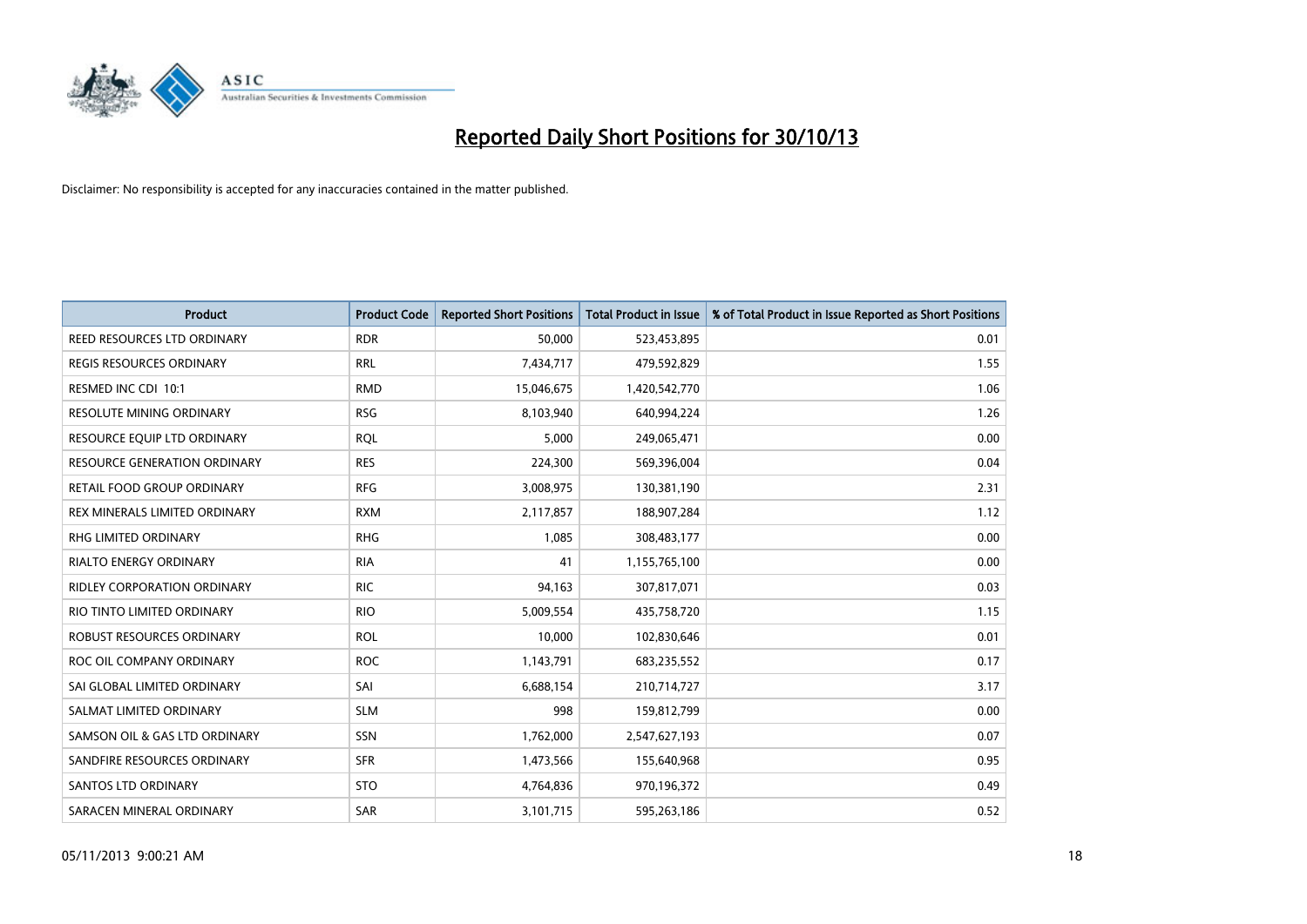

| <b>Product</b>                               | <b>Product Code</b> | <b>Reported Short Positions</b> | <b>Total Product in Issue</b> | % of Total Product in Issue Reported as Short Positions |
|----------------------------------------------|---------------------|---------------------------------|-------------------------------|---------------------------------------------------------|
| <b>SCA PROPERTY GROUP STAPLED SECURITIES</b> | <b>SCP</b>          | 33,819,264                      | 642,417,140                   | 5.26                                                    |
| SEDGMAN LIMITED ORDINARY                     | SDM                 | 268,539                         | 223,224,636                   | 0.12                                                    |
| <b>SEEK LIMITED ORDINARY</b>                 | <b>SEK</b>          | 14,240,046                      | 339,071,750                   | 4.20                                                    |
| SELECT HARVESTS ORDINARY                     | SHV                 | 64,328                          | 57,815,720                    | 0.11                                                    |
| SENEX ENERGY LIMITED ORDINARY                | <b>SXY</b>          | 5,263,445                       | 1,144,008,917                 | 0.46                                                    |
| SERVICE STREAM ORDINARY                      | <b>SSM</b>          | 100                             | 283,418,867                   | 0.00                                                    |
| SEVEN GROUP HOLDINGS ORDINARY                | <b>SVW</b>          | 5,039,042                       | 308,160,281                   | 1.64                                                    |
| SEVEN WEST MEDIA LTD ORDINARY                | SWM                 | 6,094,536                       | 999,160,872                   | 0.61                                                    |
| SIGMA PHARMACEUTICAL ORDINARY                | <b>SIP</b>          | 2,598,717                       | 1,125,275,419                 | 0.23                                                    |
| SILEX SYSTEMS ORDINARY                       | <b>SLX</b>          | 2,553,023                       | 170,252,909                   | 1.50                                                    |
| SILVER CHEF LIMITED ORDINARY                 | SIV                 | 6,753                           | 29,333,629                    | 0.02                                                    |
| SILVER LAKE RESOURCE ORDINARY                | <b>SLR</b>          | 11,955,695                      | 437,594,758                   | 2.73                                                    |
| SIMS METAL MGMT LTD ORDINARY                 | SGM                 | 11,852,766                      | 204, 343, 252                 | 5.80                                                    |
| SINGAPORE TELECOMM. CHESS DEPOSITARY INT     | SGT                 | 4,714,400                       | 149,779,918                   | 3.15                                                    |
| SIRIUS RESOURCES NL ORDINARY                 | <b>SIR</b>          | 5,541,916                       | 227,770,167                   | 2.43                                                    |
| SIRTEX MEDICAL ORDINARY                      | <b>SRX</b>          | 423,952                         | 56,108,439                    | 0.76                                                    |
| SKILLED GROUP LTD ORDINARY                   | <b>SKE</b>          | 5,846,758                       | 233,871,364                   | 2.50                                                    |
| <b>SKY NETWORK ORDINARY</b>                  | <b>SKT</b>          | 184,578                         | 389,139,785                   | 0.05                                                    |
| SKYCITY ENT GRP LTD ORDINARY                 | <b>SKC</b>          | 639,591                         | 580,016,676                   | 0.11                                                    |
| <b>SLATER &amp; GORDON ORDINARY</b>          | SGH                 | 111,937                         | 198,846,598                   | 0.06                                                    |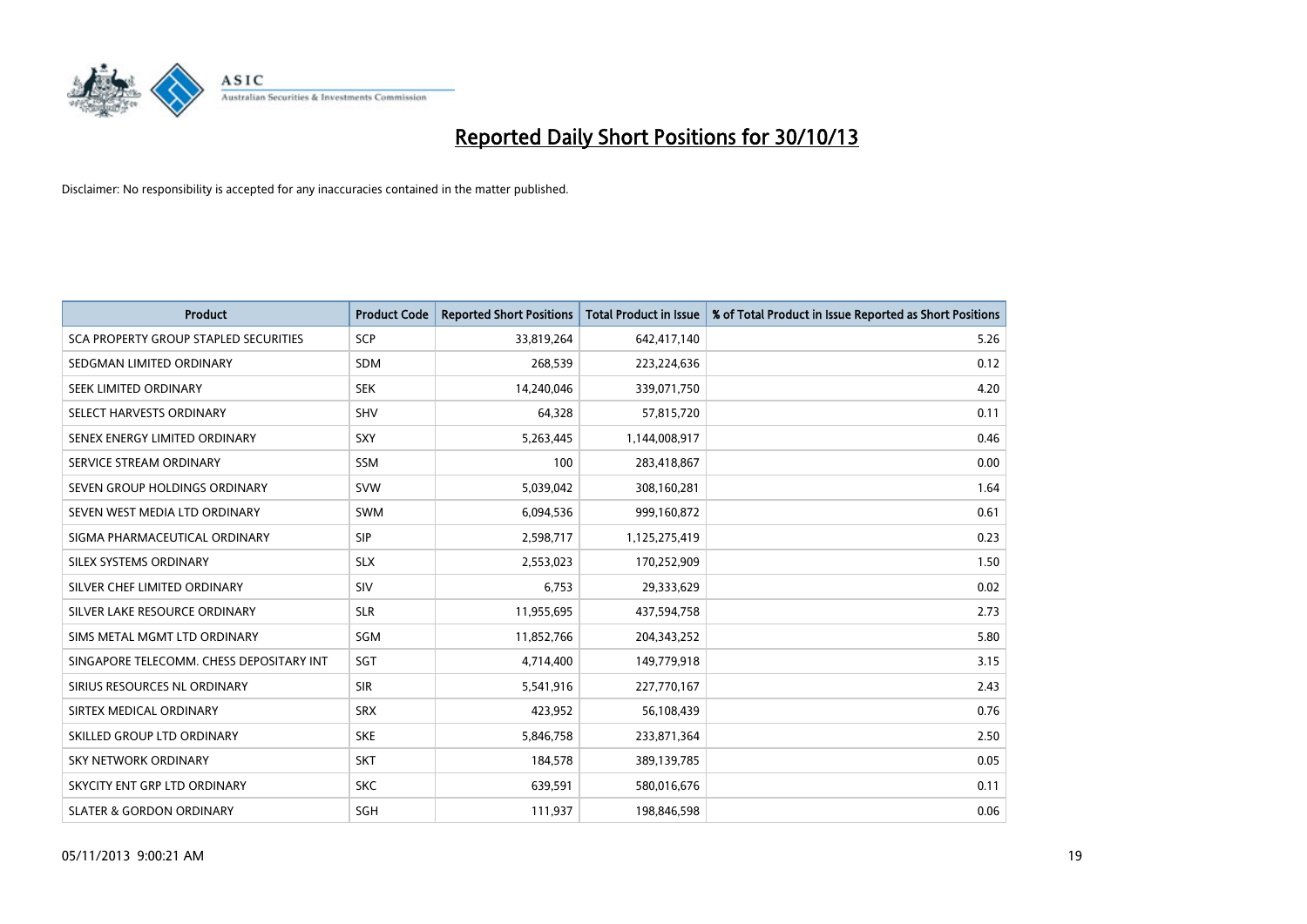

| <b>Product</b>                           | <b>Product Code</b> | <b>Reported Short Positions</b> | <b>Total Product in Issue</b> | % of Total Product in Issue Reported as Short Positions |
|------------------------------------------|---------------------|---------------------------------|-------------------------------|---------------------------------------------------------|
| SMS MANAGEMENT, ORDINARY                 | <b>SMX</b>          | 3,175,920                       | 70,099,763                    | 4.53                                                    |
| SONIC HEALTHCARE ORDINARY                | <b>SHL</b>          | 4,679,032                       | 400,420,556                   | 1.17                                                    |
| SOUL PATTINSON (W.H) ORDINARY            | SOL                 | 108,963                         | 239,395,320                   | 0.05                                                    |
| SOUTH BOULDER MINES ORDINARY             | <b>STB</b>          | 1                               | 127,952,826                   | 0.00                                                    |
| SP AUSNET STAPLED SECURITIES             | SPN                 | 32,872,193                      | 3,376,325,523                 | 0.97                                                    |
| SPARK INFRASTRUCTURE STAPLED NOTE & UNIT | SKI                 | 45,127,356                      | 1,326,734,264                 | 3.40                                                    |
| SPDR 200 FUND ETF UNITS                  | <b>STW</b>          | 89,539                          | 44,278,688                    | 0.20                                                    |
| SPECIALTY FASHION ORDINARY               | <b>SFH</b>          | 110,001                         | 192,236,121                   | 0.06                                                    |
| ST BARBARA LIMITED ORDINARY              | SBM                 | 7,075,268                       | 488,074,077                   | 1.45                                                    |
| STARPHARMA HOLDINGS ORDINARY             | SPL                 | 15,047,494                      | 284,164,948                   | 5.30                                                    |
| STEADFAST GROUP LTD ORDINARY             | <b>SDF</b>          | 167,391                         | 500,873,408                   | 0.03                                                    |
| STHN CROSS MEDIA ORDINARY                | <b>SXL</b>          | 8,423,691                       | 705,099,800                   | 1.19                                                    |
| STOCKLAND UNITS/ORD STAPLED              | SGP                 | 12,957,061                      | 2,305,750,747                 | 0.56                                                    |
| STRAITS RES LTD. ORDINARY                | SRO                 | 31,522                          | 1,164,150,159                 | 0.00                                                    |
| STRIKE ENERGY LTD ORDINARY               | <b>STX</b>          | 5,000                           | 706,519,664                   | 0.00                                                    |
| STW COMMUNICATIONS ORDINARY              | SGN                 | 2,429,563                       | 403,828,512                   | 0.60                                                    |
| SUNCORP GROUP LTD ORDINARY               | <b>SUN</b>          | 3,525,456                       | 1,286,600,980                 | 0.27                                                    |
| SUNDANCE ENERGY ORDINARY                 | <b>SEA</b>          | 165,449                         | 462,611,982                   | 0.04                                                    |
| SUNDANCE RESOURCES ORDINARY              | SDL                 | 55,720,581                      | 3,073,110,985                 | 1.81                                                    |
| SUNLAND GROUP LTD ORDINARY               | <b>SDG</b>          | 18,391                          | 181,710,087                   | 0.01                                                    |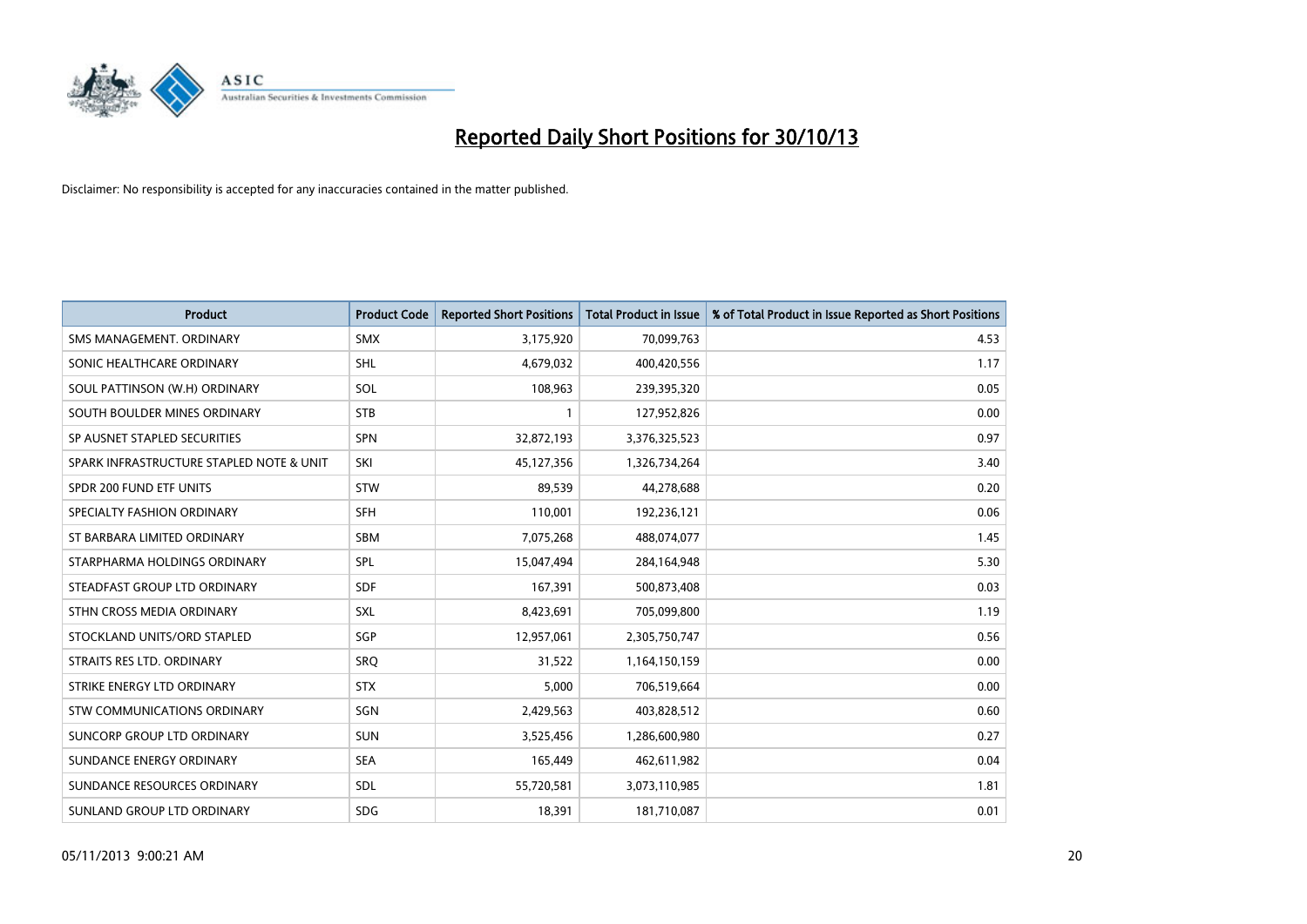

| <b>Product</b>                   | <b>Product Code</b> | <b>Reported Short Positions</b> | <b>Total Product in Issue</b> | % of Total Product in Issue Reported as Short Positions |
|----------------------------------|---------------------|---------------------------------|-------------------------------|---------------------------------------------------------|
| SUPER RET REP LTD ORDINARY       | <b>SUL</b>          | 1,197,846                       | 196,731,620                   | 0.61                                                    |
| SYD AIRPORT STAPLED US PROHIBIT. | <b>SYD</b>          | 21,836,324                      | 2,194,322,759                 | 1.00                                                    |
| SYRAH RESOURCES ORDINARY         | <b>SYR</b>          | 2,712,507                       | 148,380,123                   | 1.83                                                    |
| TABCORP HOLDINGS LTD ORDINARY    | <b>TAH</b>          | 19,853,346                      | 754,274,706                   | 2.63                                                    |
| TANAMI GOLD NL ORDINARY          | <b>TAM</b>          | 41                              | 587,548,523                   | 0.00                                                    |
| TAP OIL LIMITED ORDINARY         | <b>TAP</b>          | 191,403                         | 241,608,606                   | 0.08                                                    |
| TASSAL GROUP LIMITED ORDINARY    | TGR                 | 116,424                         | 146,507,029                   | 0.08                                                    |
| TATTS GROUP LTD ORDINARY         | <b>TTS</b>          | 11,176,859                      | 1,416,867,821                 | 0.79                                                    |
| TELECOM CORPORATION ORDINARY     | <b>TEL</b>          | 5,144,668                       | 1,822,303,137                 | 0.28                                                    |
| TELSTRA CORPORATION, ORDINARY    | <b>TLS</b>          | 12,950,680                      | 12,443,074,357                | 0.10                                                    |
| TEN NETWORK HOLDINGS ORDINARY    | <b>TEN</b>          | 126,073,698                     | 2,586,970,845                 | 4.87                                                    |
| TERANGA GOLD CORP CDI 1:1        | <b>TGZ</b>          | 958,220                         | 172,466,316                   | 0.56                                                    |
| TFS CORPORATION LTD ORDINARY     | <b>TFC</b>          | 154,513                         | 279,621,829                   | 0.06                                                    |
| THE REJECT SHOP ORDINARY         | <b>TRS</b>          | 1,974,300                       | 28,826,248                    | 6.85                                                    |
| THE TRUST COMP LTD ORDINARY      | <b>TRU</b>          | 882                             | 33,657,334                    | 0.00                                                    |
| THORN GROUP LIMITED ORDINARY     | <b>TGA</b>          | 91,268                          | 148,897,155                   | 0.06                                                    |
| TIGER RESOURCES ORDINARY         | TGS                 | 2,900,713                       | 674,770,269                   | 0.43                                                    |
| TIGERS REALM COAL ORDINARY       | <b>TIG</b>          | 84,350                          | 524,223,017                   | 0.02                                                    |
| TITAN ENERGY SERVICE ORDINARY    | <b>TTN</b>          | 25,994                          | 48,472,270                    | 0.05                                                    |
| TOLL HOLDINGS LTD ORDINARY       | <b>TOL</b>          | 25,839,785                      | 717,133,875                   | 3.60                                                    |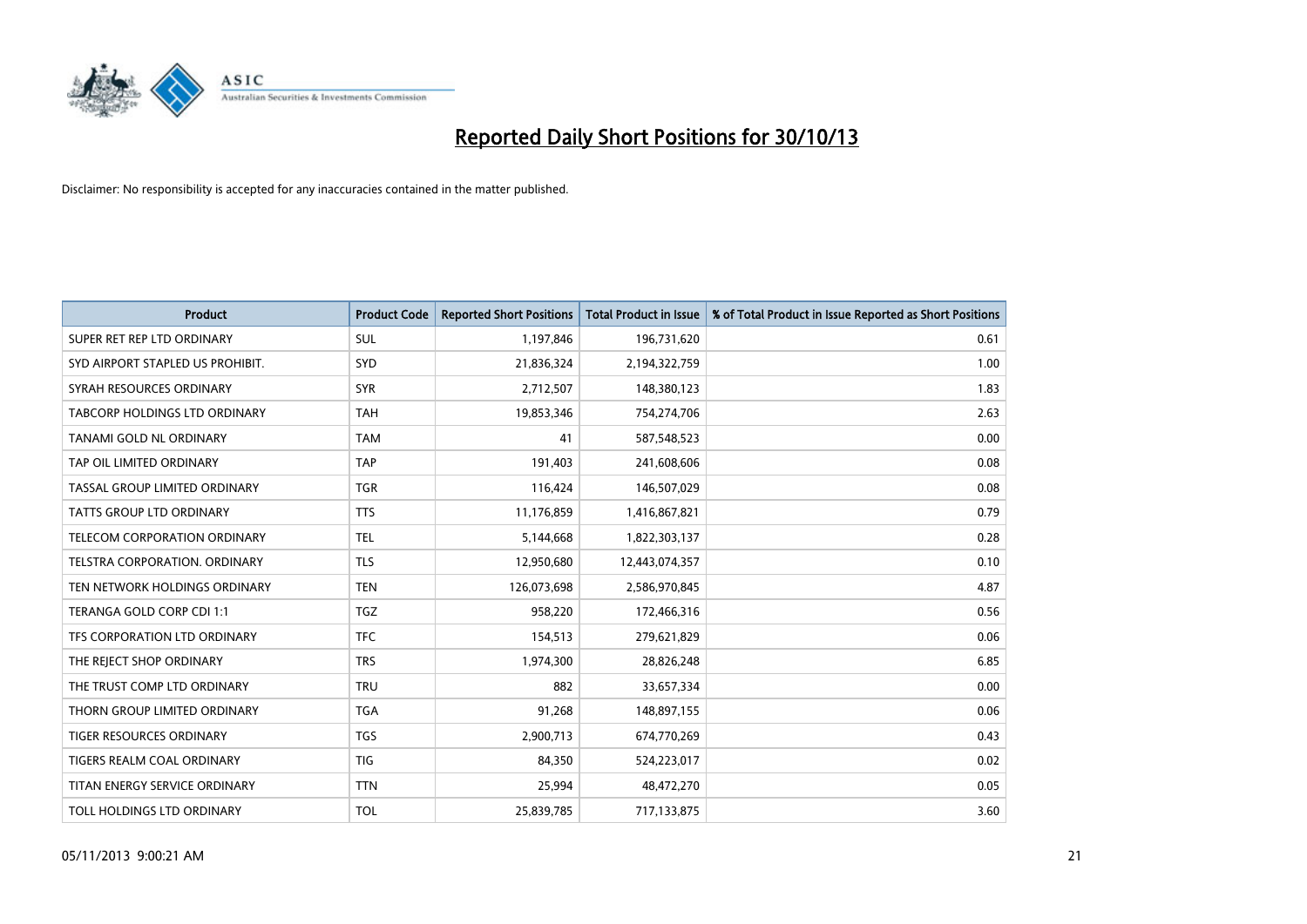

| <b>Product</b>                        | <b>Product Code</b> | <b>Reported Short Positions</b> | <b>Total Product in Issue</b> | % of Total Product in Issue Reported as Short Positions |
|---------------------------------------|---------------------|---------------------------------|-------------------------------|---------------------------------------------------------|
| <b>TORO ENERGY LIMITED ORDINARY</b>   | <b>TOE</b>          | 139,845                         | 1,041,936,676                 | 0.01                                                    |
| TOX FREE SOLUTIONS ORDINARY           | <b>TOX</b>          | 1,294,348                       | 132,519,859                   | 0.98                                                    |
| TPG TELECOM LIMITED ORDINARY          | <b>TPM</b>          | 2,584,915                       | 793,808,141                   | 0.33                                                    |
| <b>TRADE ME GROUP ORDINARY</b>        | <b>TME</b>          | 585,405                         | 396,261,129                   | 0.15                                                    |
| TRANSFIELD SERVICES ORDINARY          | <b>TSE</b>          | 40,079,740                      | 512,457,716                   | 7.82                                                    |
| TRANSPACIFIC INDUST, ORDINARY         | <b>TPI</b>          | 21,586,900                      | 1,578,563,490                 | 1.37                                                    |
| TRANSURBAN GROUP TRIPLE STAPLED SEC.  | <b>TCL</b>          | 2,641,075                       | 1,485,500,376                 | 0.18                                                    |
| TREASURY GROUP ORDINARY               | <b>TRG</b>          | 25,914                          | 23,070,755                    | 0.11                                                    |
| TREASURY WINE ESTATE ORDINARY         | <b>TWE</b>          | 25,274,414                      | 647,227,144                   | 3.91                                                    |
| TROY RESOURCES LTD ORDINARY           | <b>TRY</b>          | 365,012                         | 167,730,292                   | 0.22                                                    |
| TWENTY-FIRST FOX INC A NON-VOTING CDI | <b>FOXLV</b>        | 1,119,699                       | 19,822,468                    | 5.65                                                    |
| TWENTY-FIRST FOX INC B VOTING CDI     | <b>FOX</b>          | 1,655,960                       | 208,434,066                   | 0.79                                                    |
| <b>UGL LIMITED ORDINARY</b>           | UGL                 | 20,253,053                      | 166,511,240                   | 12.16                                                   |
| UNILIFE CORPORATION CDI 6:1           | <b>UNS</b>          | 7,954                           | 284,039,004                   | 0.00                                                    |
| UXC LIMITED ORDINARY                  | <b>UXC</b>          | 502,142                         | 313,856,812                   | 0.16                                                    |
| <b>VENTURE MINERALS ORDINARY</b>      | <b>VMS</b>          | 193,000                         | 287,320,170                   | 0.07                                                    |
| VILLA WORLD LTD. ORDINARY             | <b>VLW</b>          | 61,765                          | 83,163,863                    | 0.07                                                    |
| VILLAGE ROADSHOW LTD ORDINARY         | <b>VRL</b>          | 386,658                         | 159,486,203                   | 0.24                                                    |
| VIRGIN AUS HLDG LTD ORDINARY          | <b>VAH</b>          | 149,849,509                     | 2,589,840,317                 | 5.79                                                    |
| <b>VIRTUS HEALTH LTD ORDINARY</b>     | <b>VRT</b>          | 21,117                          | 79,536,601                    | 0.03                                                    |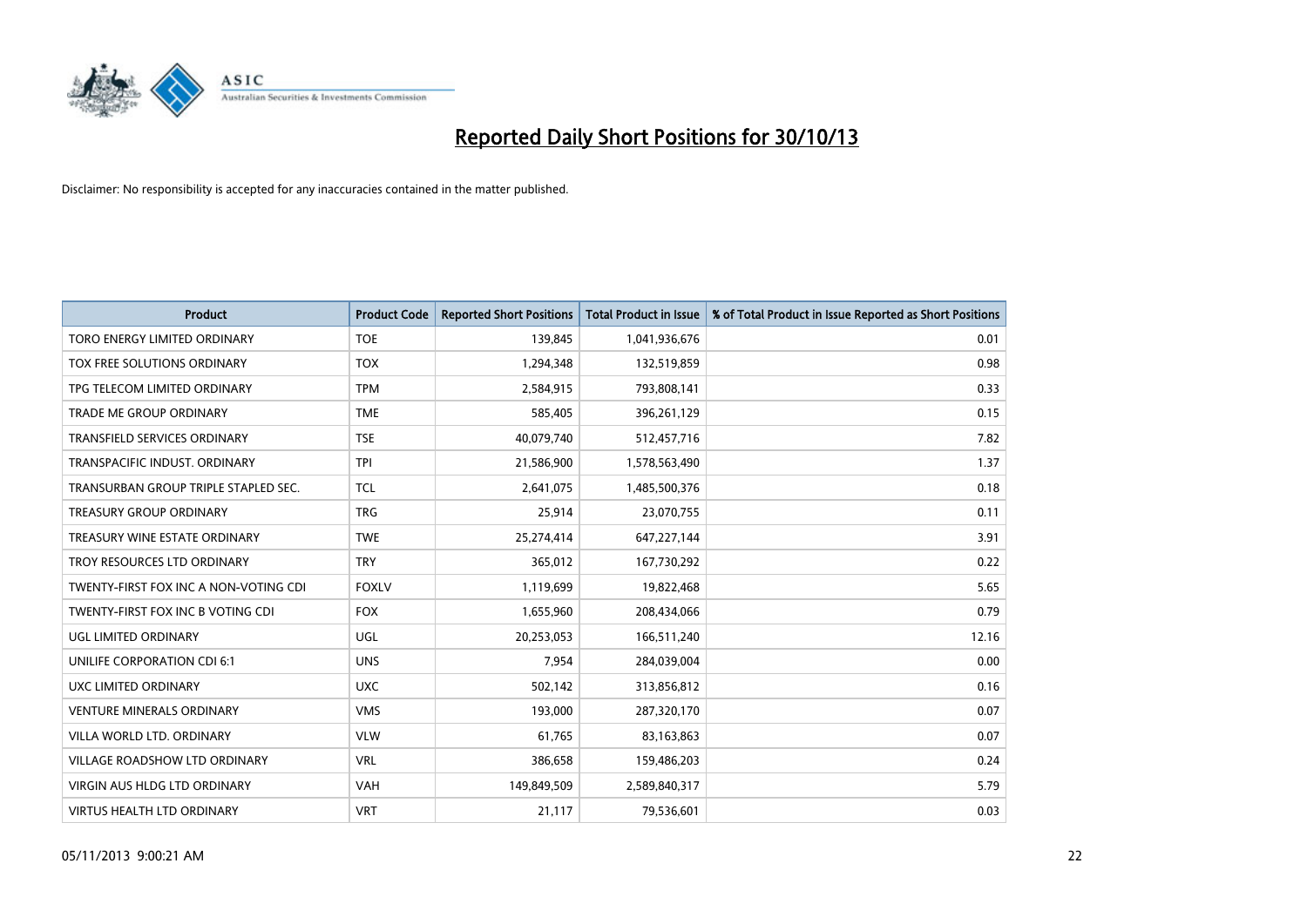

| <b>Product</b>                         | <b>Product Code</b> | <b>Reported Short Positions</b> | <b>Total Product in Issue</b> | % of Total Product in Issue Reported as Short Positions |
|----------------------------------------|---------------------|---------------------------------|-------------------------------|---------------------------------------------------------|
| VISION EYE INSTITUTE ORDINARY          | <b>VEI</b>          | 78,768                          | 160,657,741                   | 0.05                                                    |
| WARRNAMBOOL CHEESE ORDINARY            | <b>WCB</b>          | 59,600                          | 55,969,511                    | 0.11                                                    |
| WEBIET LIMITED ORDINARY                | <b>WEB</b>          | 2,905,092                       | 79,397,959                    | 3.66                                                    |
| <b>WESFARMERS LIMITED ORDINARY</b>     | <b>WES</b>          | 31,026,830                      | 1,006,683,257                 | 3.08                                                    |
| WESFARMERS LIMITED PARTIALLY PROTECTED | <b>WESN</b>         | 174,005                         | 150,510,341                   | 0.12                                                    |
| WESTERN AREAS LTD ORDINARY             | <b>WSA</b>          | 20,158,699                      | 196,862,806                   | 10.24                                                   |
| WESTERN DESERT RES. ORDINARY           | <b>WDR</b>          | 3,613,819                       | 410,176,629                   | 0.88                                                    |
| WESTFIELD GROUP ORD/UNIT STAPLED SEC   | <b>WDC</b>          | 5,205,121                       | 2,113,501,814                 | 0.25                                                    |
| WESTFIELD RETAIL TST UNIT STAPLED      | <b>WRT</b>          | 12,834,728                      | 2,995,945,800                 | 0.43                                                    |
| <b>WESTPAC BANKING CORP ORDINARY</b>   | <b>WBC</b>          | 26,787,832                      | 3,109,048,309                 | 0.86                                                    |
| WHITE ENERGY COMPANY ORDINARY          | <b>WEC</b>          | 10,463                          | 322,974,494                   | 0.00                                                    |
| WHITEHAVEN COAL ORDINARY               | <b>WHC</b>          | 86,529,574                      | 1,025,692,710                 | 8.44                                                    |
| WIDE BAY AUST LTD ORDINARY             | <b>WBB</b>          | 24,249                          | 36,238,600                    | 0.07                                                    |
| WINDIMURRA VANADIUM ORDINARY           | <b>WVL</b>          | 20,461                          | 19,284,366                    | 0.11                                                    |
| WOODSIDE PETROLEUM ORDINARY            | <b>WPL</b>          | 2,335,193                       | 823,910,657                   | 0.28                                                    |
| WOOLWORTHS LIMITED ORDINARY            | <b>WOW</b>          | 3,377,105                       | 1,254,302,175                 | 0.27                                                    |
| <b>WORLEYPARSONS LTD ORDINARY</b>      | <b>WOR</b>          | 2,945,825                       | 243,480,720                   | 1.21                                                    |
| WOTIF.COM HOLDINGS ORDINARY            | <b>WTF</b>          | 9,429,794                       | 211,736,244                   | 4.45                                                    |
| YANCOAL AUST LTD CVR SHARES            | <b>YALN</b>         | 5,589                           | 87,645,184                    | 0.01                                                    |
| YANCOAL AUST LTD ORDINARY              | YAL                 | 91,412                          | 994,216,659                   | 0.01                                                    |